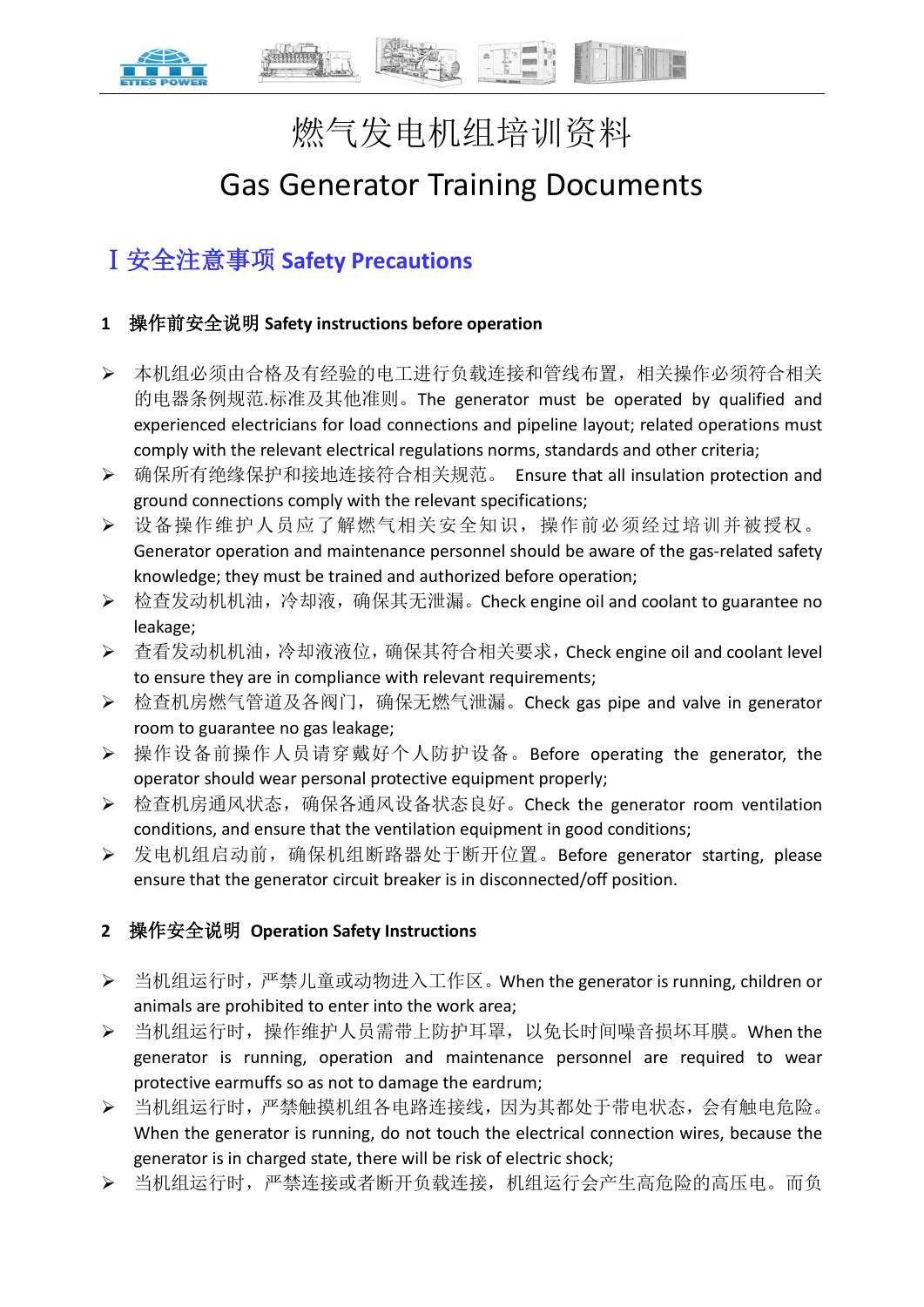

载连接须在启动发电机组前完成。When the generator is running, the generator will produce high-voltage high-risk electricity, so connect or disconnect the load is strictly forbidden. The load connections should be completed prior to generator starting;

- 当机组运行或者刚停机时,严禁触摸发动机.散热器或排气口。因为他们表面温度极高, 会有烫热危险。When the generator is running or has just stopped, never touch the engine, radiator or exhaust port. Because their surface temperature is very high, there will be scald hazard;
- **▶** 当机组运行时,严禁移动。When the generator is running, move is strictly prohibited;
- 当机组运行时,不要在机房内抽烟或者使用明火。机房内可能含有少量燃气,而燃气 是易燃易爆气体,容易发生火灾或爆炸危险。When the generator is running, do not smoke or use an open flame in the engine room. The engine room may contain a small amount of gas, and the gas is flammable and explosive, so the smoke or open flame may cause fire or explosion;
- 当机组运行时,不要随意按动紧急停机按钮,只能发生紧急时间时使用。When the generator is running, do not arbitrarily press the emergency stop button, the emergency button can only be used when there is a time of emergency;
- ▶ 如果发电机组发生故障停机,严禁在未查明并排除故障的前提下重新开机。If the generator fails, it is strictly prohibited to restart the generator unless all troubles has been identified and solved;
- 在进行发电机组维修或者保养工作前,请停止设备运行,关闭好燃气阀门,待机组充 分冷却后在进行操作。Before making repairs or maintenance, the generator should be shutdown and the gas valve be closed. And then, after the generator has been sufficiently cooled, you can start the repair or maintenance work.

# **3** 电气安全说明 **Electrical Safety Instructions**

- ▶ 对电器系统进行安装和维护前, 关闭蓄电池开关。Before carrying out installation and maintenance of the electrical system, switch off the battery;
- 对电器系统进行安装和维护前时,切勿站在水里或湿地上。当机组运行发电时,切勿 接触例如电缆线,接线柱等带电装置。When you do installation and maintenance of electrical systems, do not stand in the water or wet ground. When the generator is running, do not touch cables, terminals and other electrical devices;
- > 对接线箱进行维护后,请立即将保护盖板复位。切勿在接线箱保护盖板打开的状态下 操作发电机组。 After performing maintenance on junction box, be sure to put protective cover on its original location. When the junction box protective cover is open, do not operate the generator;
- 检查发电机组的特性与其所在的市电系统,备用电源系统以及负载相匹配。进行保养 维修前, 切断所有电源。Check the generator characteristics, and make the civil power systems, backup power systems and load matched. Cut off all power before maintenance;
- ▶ 检查机组线束,确保无裂痕.破损.损伤以及连接锈蚀。保持所有的接线柱和接线端子 清洁并连接紧密。Check whether generator wiring is in good condition, ensure that no cracks, breakage, damage and corrosion on the wiring. Keep all terminals clean and tightly connected;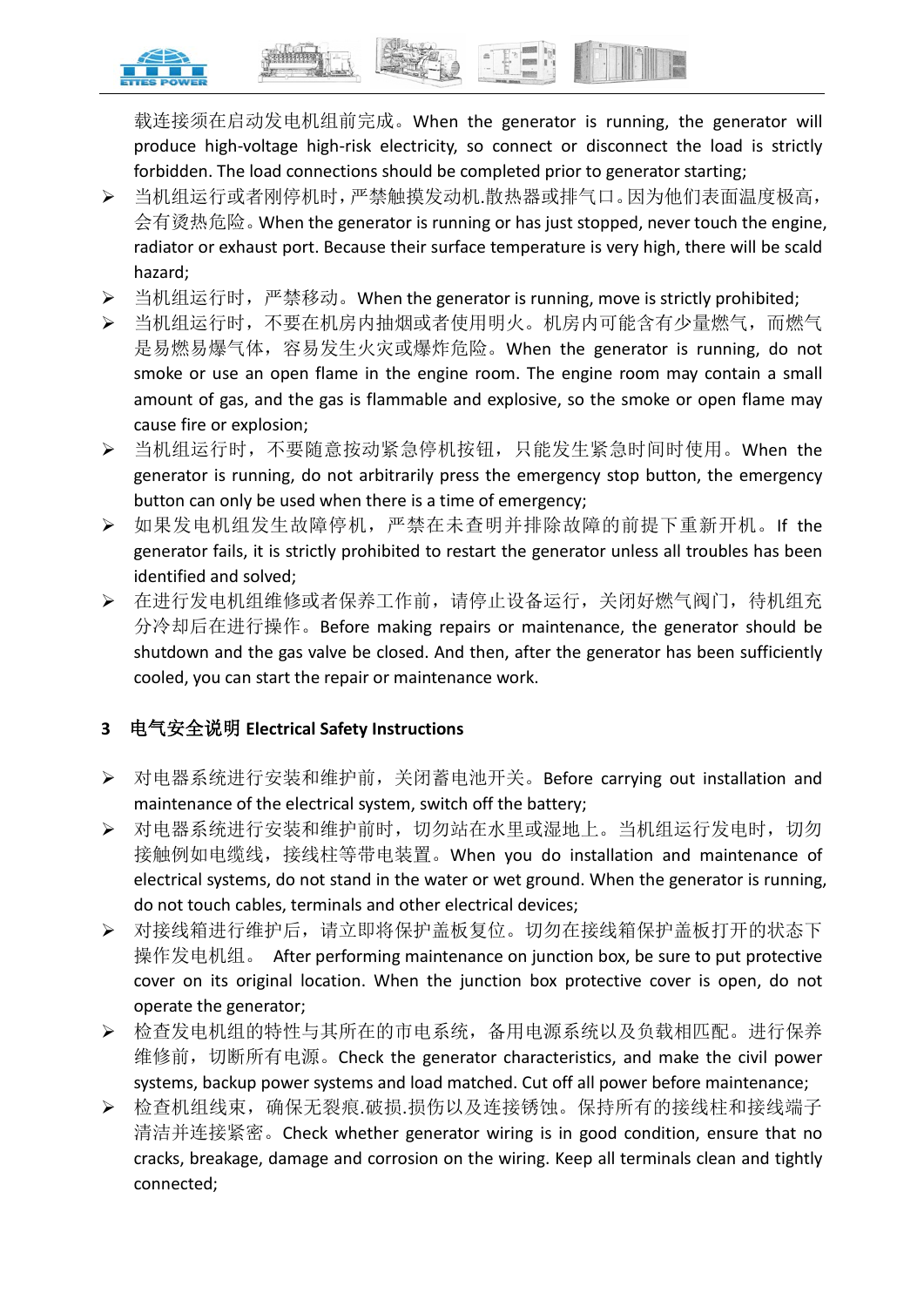

▶ 检查并确保所有的电器元件,线束和电缆绝缘良好。Check and ensure that all electrical components, wire and cable insulation is good.

# **4** 发动机使用安全说明 **Safety Instructions for Engine Use**

- 机组运行或刚停机时,不要加注或更换冷却液,否则会造成严重烫伤或破坏。When the generator is running or just stopped, do not fill or replace the coolant, otherwise it will cause severe burns or damage;
- > 不要在冷却液未完全冷却时拧开散热器盖。应在冷却液冷却后,先松开盖子,让里面 的气压释放,然后再完全把盖拧开。Do not unscrew the radiator cap when the coolant is not completely cooled. After the coolant is being sufficiently cooled, firstly loosen the lid and let pressure release and then completely turn the cap on to add the coolant;
- 在风扇保护罩或其他安全保护罩拆开的情况下,切勿试图开机。开机时切勿试图把手 伸到这些保护装置下面或者附近去进行维修。In the case of fan guard or other safety protective cover open, do not attempt to start the generator. When generator in working, do not attempt to carry out maintenance;
- 严禁在密闭空间内运行发动机。所有的内燃机工作时都会产生碳氧化合物,此类物质 若在密闭空间内聚集将导致疾病甚至死亡。NEVER operate the engine in confined / airtight space. All internal combustion engines will produce carbon and oxygen compounds, if such substances accumulate in a confined/airtight space, it will cause illness, even death.

# **5** 燃气安全使用说明 **Safety Instructions for Gas Use**

- 燃气为易燃易爆气体,机组运行时,机房切勿吸烟或产生明火。The gas is flammable and explosive, when generator is running, do not smoke or have open flames in the engine room;
	- 如果在机组或机房内闻到辛辣气体味道,说明有燃气泄漏,应采取以下措施 处理: , if smell pungent gas in the generator room, this means gas leakage, you should take the following measures to deal with:
	- 防止火花!不要操作任何电力设备如关机和手机。Prevent sparks! Do not operate any electrical device, like the shutdown of generator or the use of a mobile phone;
	- 如果听到气体泄漏的声音,要立即离开。If you hear the sound of a gas leak, leave immediately;
	- 如果可能并安全,请开闭隔离阀。If possible and secure, close the isolation valve;
	- 打开所有外部门窗。Turn on all external doors and windows;
	- 在危险区域警告任何其他人,命令他们离开。Warn anyone else in the danger zone and order them to leave.
	- ◆ 防止其他人进入危险区机组运行时, 确保机房通风装置正常工作。When the generator is running, ensure that the engine room ventilation device work correctly;
- **>** 定期检查燃气管道,确保管道及相关阀门无损坏。Regularly check the gas pipeline, to ensure that no damage to the pipeline and associated valve;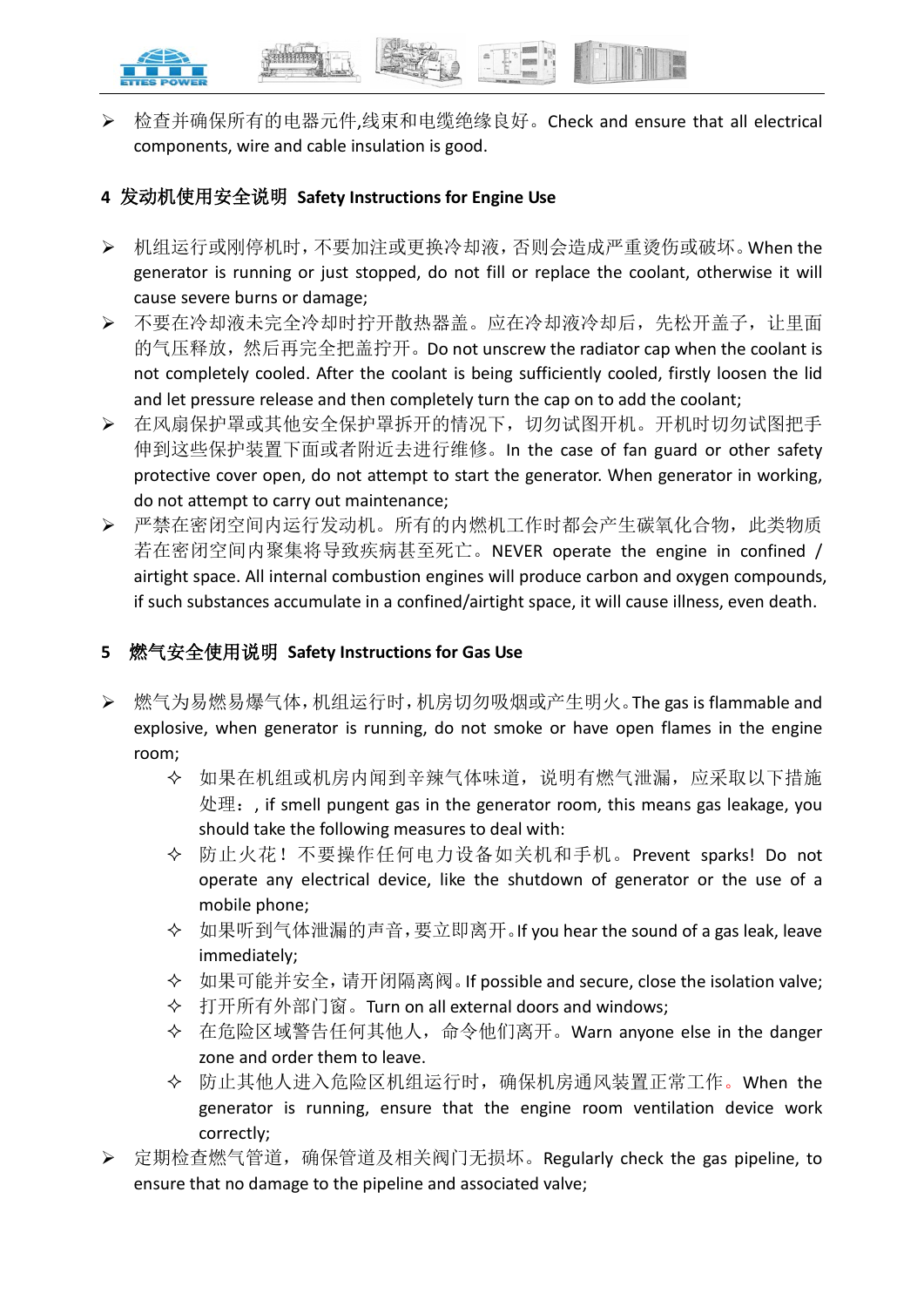

- ▶ 严格遵守有关部门相关的燃气安全规范,确保自身安全。Please follow strictly with safety regulations from related departments to ensure your own safety.
- Ⅱ 机组运行流程 Generator Operation Process

# **1.** 进气阀组 **Gas trains**



2. 进气功率阀,在没有专业检测设备及专业人员的情况下请无触动此阀。**Gas inlet power valve**, in the absence of professional testing equipment and professional staff, please do not touch this valve;



## **3.** 燃气点火系统 **Gas ignition system**

▶ 点火控制器, 可以准确的控制点火角度, 有效的提高发动机的功率。The ignition controller can exactly control the ignition angle, effectively improve the power of the engine;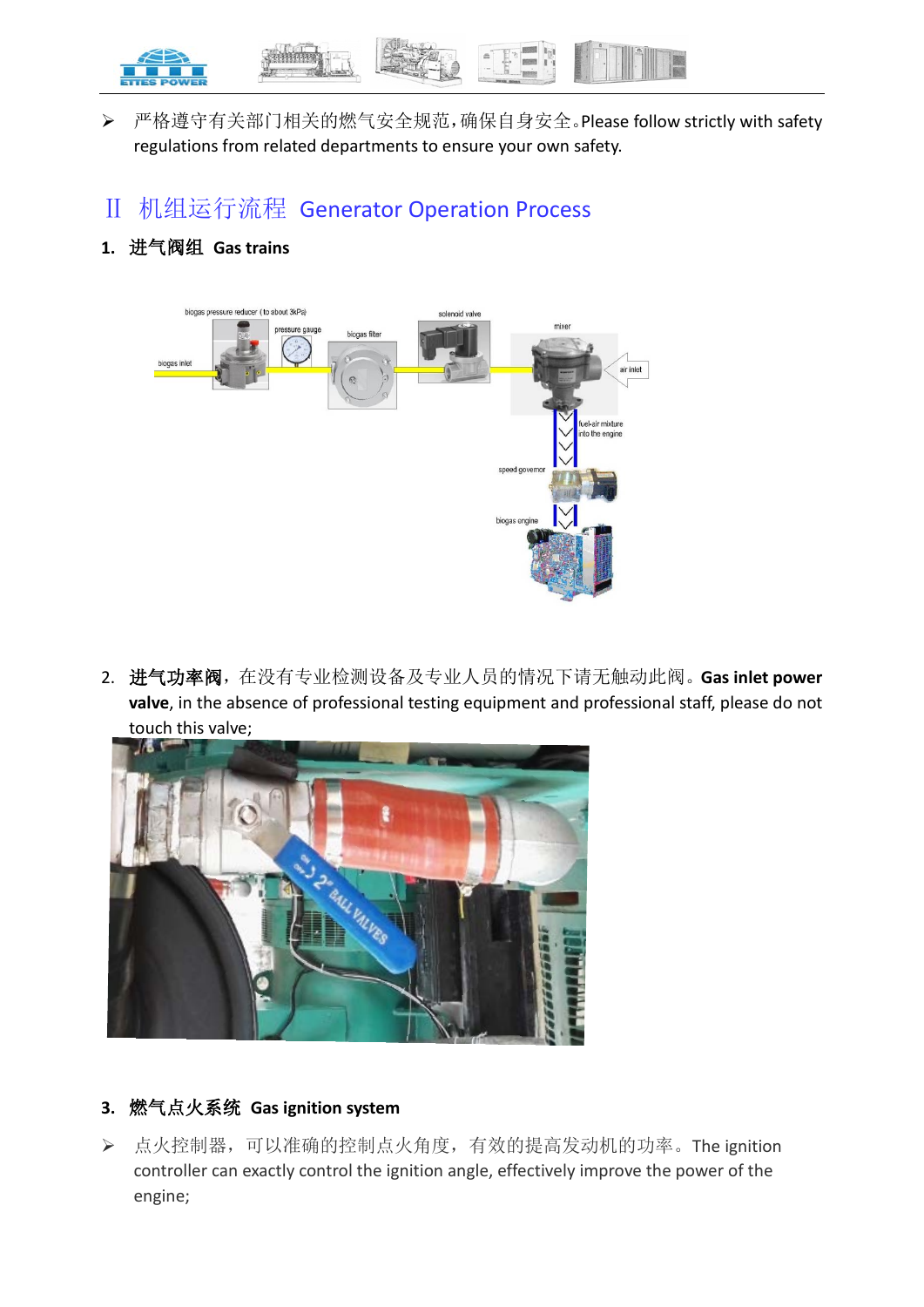







▶ 火花塞、高压线、高能点火线圈, Spark plugs, high-voltage cables, high-energy ignition coil



 防爆阀,用于控制进气压力达到极限时,及时释放进气管道压力,注意释放一次后需 做压力测试。Explosion-proof valve is used for controlling the gas intake pressure. If the intake pressure reaches the limit, the explosion-proof valve will timely release the intake manifold pressure. Stress tests should be done after each pressure release.

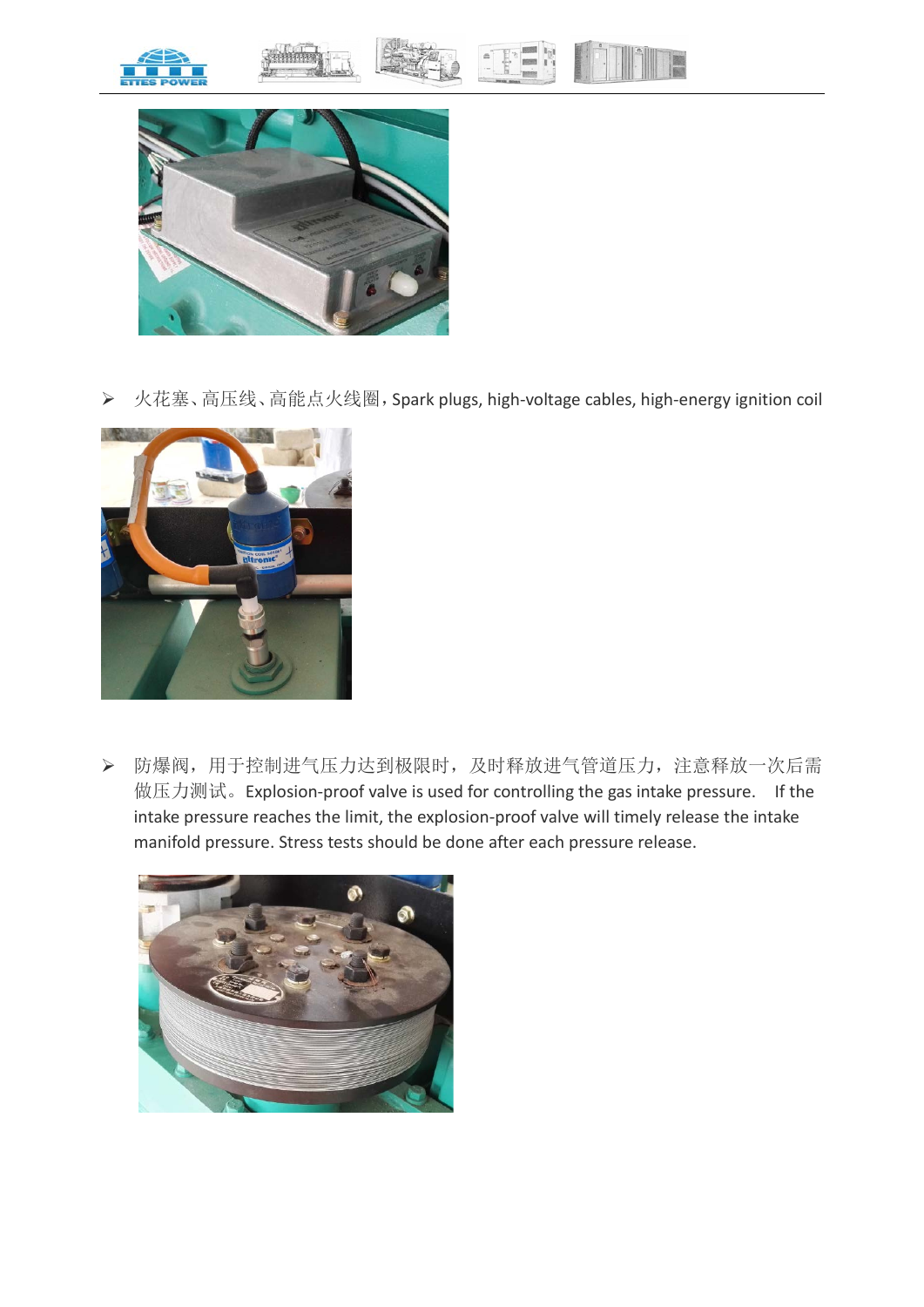# Ⅲ 机组操作流程 **Generator Operating Procedures**

# **1.** 总则 **General Principles**

本系列的机组均装备有一个先进的控制系统,根据客户的需要实现对机组的手动或者自动 控制,详细的配置请参看您的机组配置表。This series generator are equipped with an advanced control system, the generator can be manually or automatically controlled according to the needs of customers. For detailed configuration, please refer to our configuration tables. 在机组的控制系统中,均设有保护电路,当机组运行发生问题时,会根据问题的大小进行 警告或者停机。The generator's control system is equipped with protection circuit, when the generator is running, if a problem occurs, there will be a warning or generator-stop according to the size of the problem.

# **2.** 开机前检查(使用于所有控制系统**)Check before generator start( for all**

# **control systems )**

在开机前应作如下检查: Following check should be done before starting generator:

警 在开启大型带外壳机组之前,必须确保外壳之内所有障碍物已被清除。

**Warning!** Before start of canopied generator, please make sure that all unrelated things inside the canopy should be cleared;

不要在冷却液未充分降温前打开散热器的盖子,也不要在热机状态时添加冷却液,否则会 对机组造成严重损坏。Before the coolant is sufficiently cooled, do not open the radiator cap; do not add coolant when the engine is not completely cooled, otherwise it will cause serious damage to the generator.

- ▶ 确认控制开关/钥匙开关处于关闭状态。Verify that the control switch / key switch are turned off;
- **▶ 检查发动机润滑油及冷却液的水平, 不够时加满。 Check the engine oil and coolant levels,** if not enough, please add the engine oil and coolant;
	- 备注:润滑油和冷却液要缓慢倒入,以便使发动机润滑系统和冷却系统内残留 的空气排出。Note: The oil and coolant should be slowly poured, so that the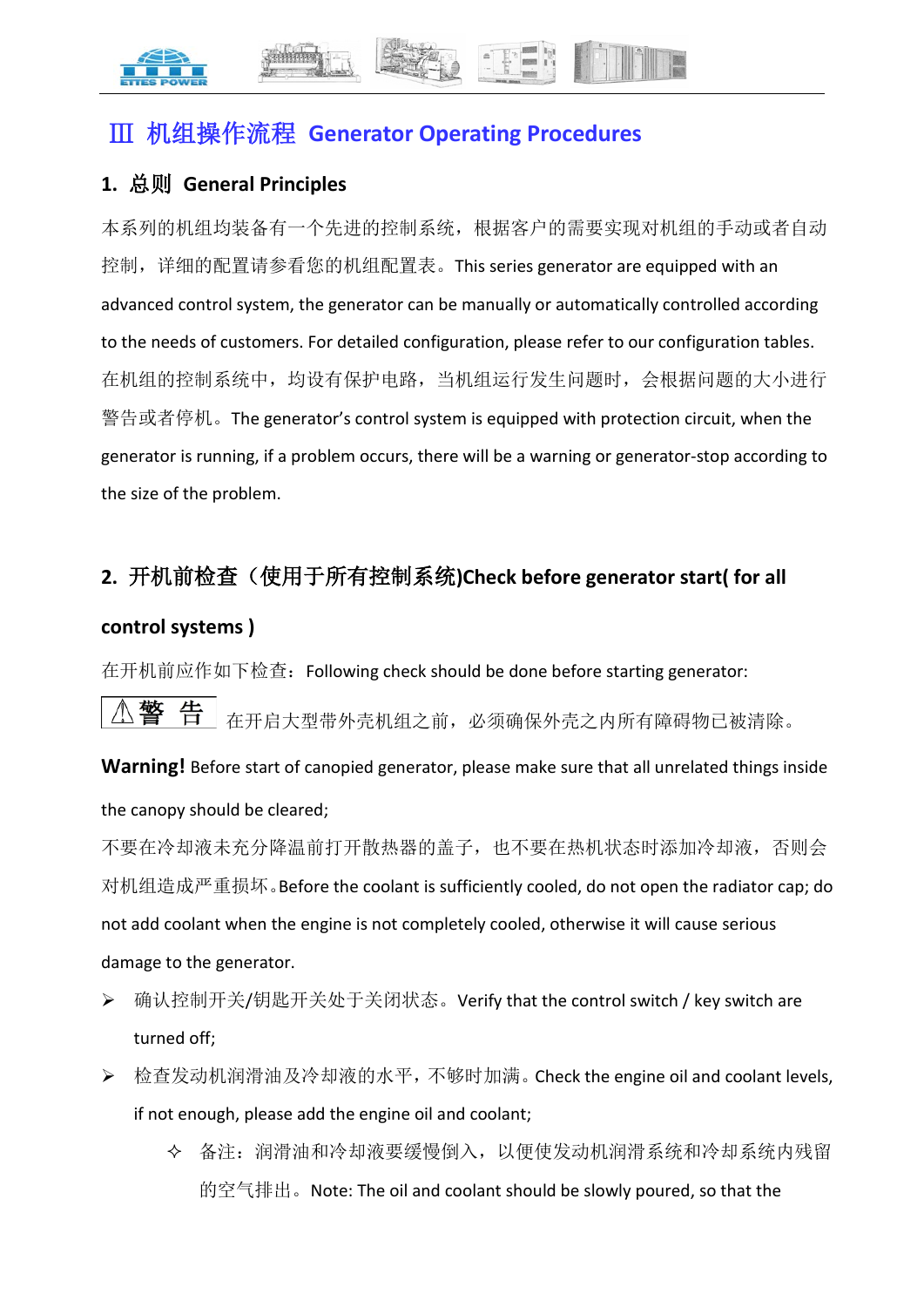

residual air in the cooling system of engine lubrication system can be discharged;

- ▶ 检查燃气管道是否产生泄露,燃气压力3-5kPa Check whether the gas pipeline leaks. the gas pressure is 3-5kPa
- :检查燃气管道时,绝对不允许有火星或者明火靠近!!!**Dangerous!** When checking the gas pipeline, spark or open flame is strictly forbidden.
- 任何情况下,不得向燃气机组提供未经过滤、脱水、脱硫处理的燃料,否则发电机组将 很快损坏。Under no circumstances shall provide unfiltered, un-dehydrated or un-desulphurized gas to the generator, otherwise it will cause serious damage.
- ▶ 检查发动机风扇状态和充电机皮带的松紧,必要时收紧。Check the engine fan status and charging machine belt tension, tighten it if necessary;
- 检查所有线管,看看是否连接处松脱或破损,如有则收紧或者换掉。Check the cable tube to see if the connection is loose or damaged, if any, tighten or replace them;
- ▶ 检查蓄电池电极有无腐蚀,有则清洁之。Check the corrosion of the battery electrode, if any corrosion, clean it;
	- 45. 万里春山,这样的人的不允许有火星或者明火靠近!!!防止蓄

电池正负极短路。**Dangerous!** When clean the battery, spark or open flames is strictly forbidden, otherwise it will cause battery positive and negative short-circuit;

 若使用的非免维护蓄电池,则应检查蓄电池液液位,必要时可添加蒸馏水。如果是从未 充过电的新蓄电池,则加入预先配制好的蓄电池液。并检查电池电量 用万用表测量, 看是否足够,达不到启动要求时,应重新充电到满。如果发动机启动马达启动时转速很 低, 则在启动时测量电瓶电压, 如果电瓶在发动机启动时电压比静止时电压低于 4V, 那么电瓶电量不足,机组不能启动,需要对电瓶充电后,再启动机组。If nonmaintenance-free batteries were used, you should check the battery fluid level periodically, add distilled water when necessary. If the new battery was never charged, add previously prepared battery liquid firstly, and then check the battery power by a multimeter to see if it reaches the start-up requirements. If failed, battery should be re- charged to the full. If the speed of engine starting motor is low when you start the generator, you can measure the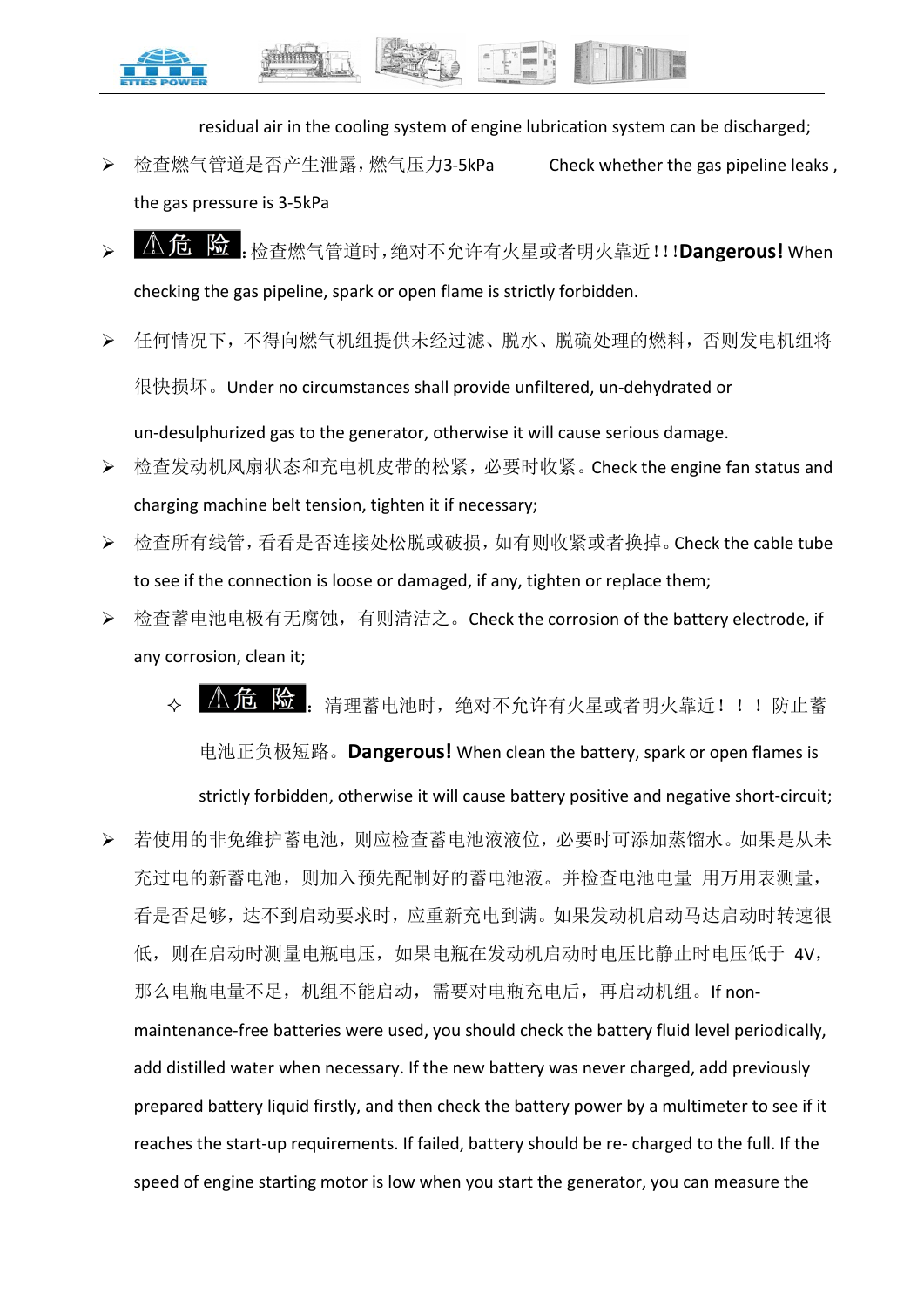

battery voltage. If the battery voltage in engine starting condition is 4V lower than battery's stationary voltage, this means the battery power is low, the generator cannot start, you need to charge the battery firstly and then start the generator;

- 检查机组控制屏和发电机组上是否有大量灰尘堆积,有则清洁之,以防止这些灰尘和污 染物造成电击、影响冷却效果和阻塞空气滤清器。Check the generator to see whether there is a lot of dust accumulation, if there is a lot of dust, you should clean it to avoid the possibility of electric shock, lower cooling effect and air filter block;
- ▶ 检查空气滤清器的阻塞指示器,如出现阻塞显示请保养空气滤清器。Checks the air filter blockage indicator, if blockage occurs, please maintain the air filter.
- 发电机组周围场地要清理,把不安全物件搬开以免影响操作或引起危险,确保机房进排 风的通风道没有阻塞。The neighboring area of the generator should be cleaned up to ensure that the engine-room's exhaust & ventilation is not blocked;
- ▶ 检查机组的润滑油和冷却液是否有泄露现象。Check whether there is leakage of lubricating and coolant;
- ▶ 如排烟系统有排水阀, 定期排放积聚的水分。If the exhaust system is equipped with drain valve, drain the accumulated water regularly;
- 确保机组的空气开关在分闸位置(手柄向下)。Ensure that the generator's air switch in the OFF position (handle in down direction).

# **3** 发电机组停机 **Generator Shutdown**

- ▶ 切断负荷, 再将主空开断开。Cut off the load, and then disconnect the main breaker;
- > 按停机键 , 机组经高速散热, 怠速后自动停机; Press Shutdown button generator will shut down after idling;
- ▶ 关闭天然气阀门,关断控制柜上电源开关; Close the gas valve, turn off the power switch on the control cabinet.

# **4** 机组控制器操作 **Generator Controller Operation**

# 手动开机停机:**Manual Start Stop**

在所有准备工作就绪后,请注意控制器面板 After all the preparations, note the controller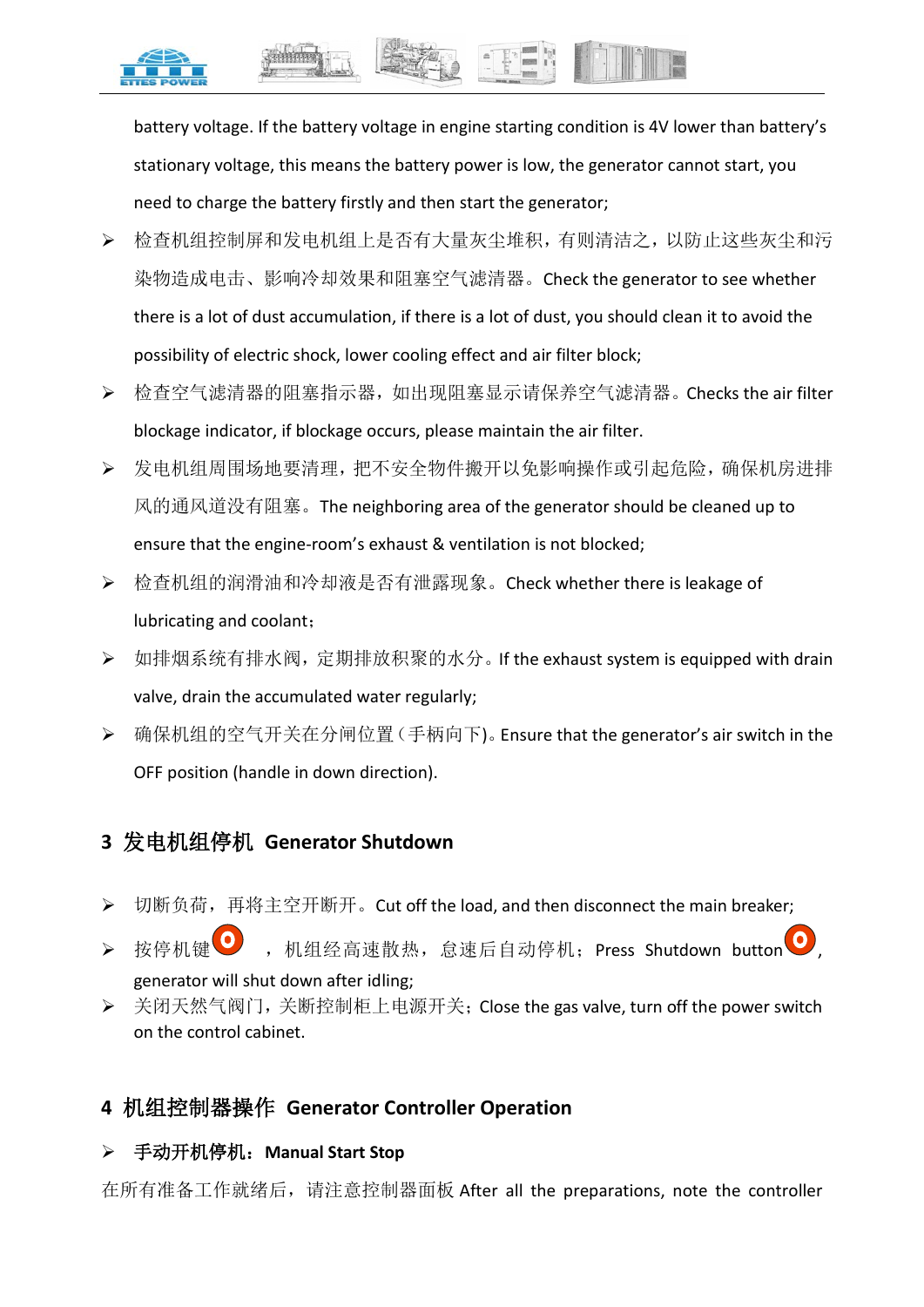

#### panel;



#### 按键功能描述 **Button Functions Description**

◆ 停机/复位键 右手动/自动模式下,均可以使运转中的发电机组停止。 在发电机组 报警模式下,可以使任何的停机报警复位。在停机模式下,按下此键 3 秒钟以上, 可以测试面板指示灯是否正常(试灯)。 在停机过程中,再次按下此键,可快速停机。

Stop/Reset Button  $\Box$ . In manual / automatic mode, press this button can cause the running generator to stop. In generator's alarm mode, this button can make any alarm mode to be reset. In generator's stop mode, press this button for more than 3 seconds, you can test the panel lights are normal or not(lamp test). During the process of generator shutdown, press this button again you can stop the generator quickly;

- 开机键 上 在手动模式或手动试机模式下, 按此键可以使静止的发电机组开始起动。 Start Button , in manual mode or manual test mode, press this button can make a stationary generator begin to start;
- ◆ 手动键 按下此键,可以将控制器置于手动模式。Manual-button , press this button, you can place the controller in manual mode;
- ◆ 自动键 按下此键,可以将控制器置于自动模式。Auto-button , press this button, you can place the controller in automatic mode.
- 合闸键 → 按下此键,机组自动合闸。Switch-on Button → press this button, the generator will automatically be switched on;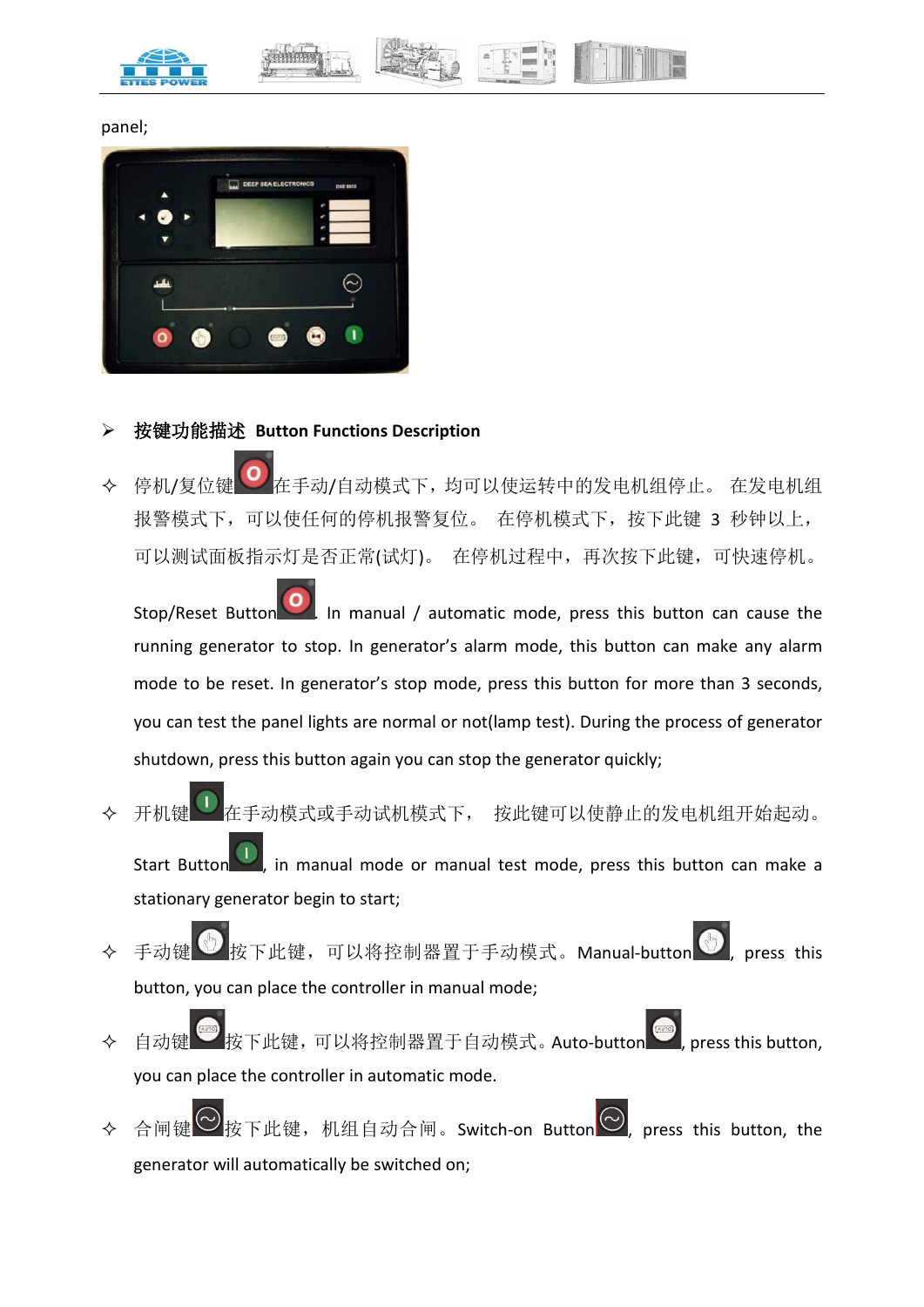- 按下此键,机组自动分闸。Switch-off Button ${|\heartsuit|}$ , press this button, the generator will automatically be switched off;
- ◆ 设置/确认 利 到 键同时按下进入设置菜单, 并在参数设置中移动光标及确认设 置信息。Set/Confirm Button , press these 2 buttons simultaneously, you can enter the set menu, you can move the cursor on the parameter settings and confirm the setting information;
- ◆ 报警消除键 按下此键,机组报警消音。Alarm-remove Button , press this button, the generator's alarm sound will be removed.
- 翻页键 翻屏, 在参数设置中移动光标及改变光标所在位的数字。Page UP or Page Down Buttor
- 当上电后,控制器将显示控制模式,这时按手动键将模式切换到手动状态,按下开机键, 机组将按设置流程启动并运行,如果需要停机,按停机键,在运行过程中如果有异常 运行发生,每一种异常情况都会显示在控制器显示屏上面,记录下并按停机键停机处 理显示的异常情况。用于在运行过程查看所有运行参数和历史记录。When connected with power, the controller will display control mode, then press the manual button to switch to manual mode, press the Start button, the generator will run, if you need stop the generator, press the stop button. When generator is running, if there is abnormal operation occurs, each abnormal situation will be displayed on the controller screen and be recorded in the controller. You can view all operating parameters and history running records in the controller.

## 5. 报警参数及报警值 **Alarm parameters and alarm-values**

发电机电压高、低报警:Generator voltage high and low alarm: 充电机高、低电压报警:Generator Charger high and low voltage alarm: 发电机频率高、低报警 Generator high and low frequency alarm: 同步失败报警 Synchronization failure alarm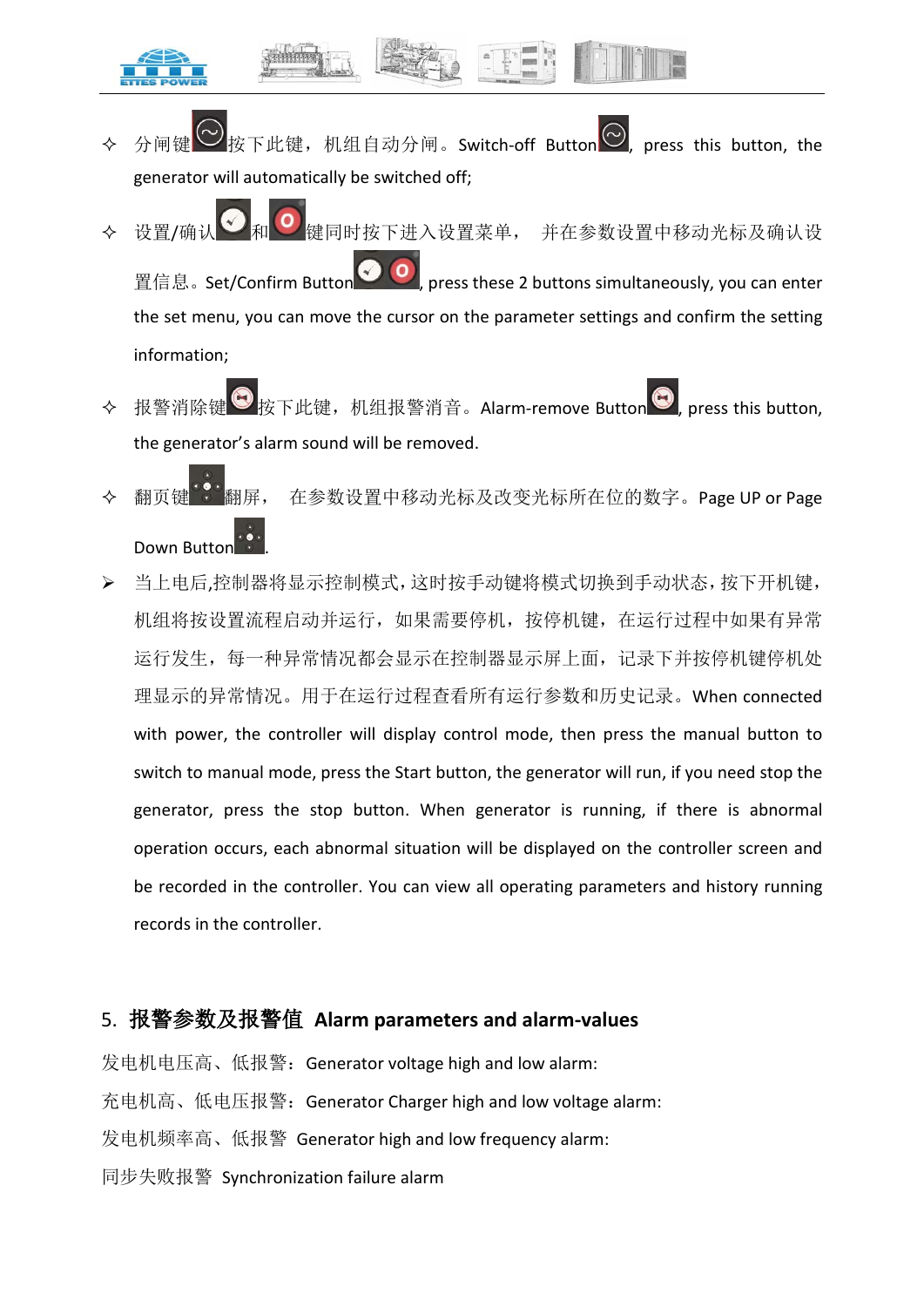

- MSC 通讯失败报警 MSC Communication failure alarm
- 过载停机报警 Overload shutdown alarm
- 分闸失败报警 Switch-off failure alarm
- 合闸失败报警 Switch-on failure alarm
- 停机失败报警 Generator shutdown failure alarm
- 超速报警 Over-speed alarm
- 低速报警 Low speed alarm
- 传感信号丢失报警 Sensing signal lost alarm
- 水温高报警 High water temperature alarm
- 油压低报警 Low oil pressure alarm
- 启动失败报警 Starting failure alarm
- 充电失败报警 Charging failure alarm

# Ⅳ 机组日常维护保养及故障查询指南 **Generator routine**

# **maintenance and troubleshooting guide**

## **1.** 天然气发电机组维护及保养 **Natural gas generator maintenance**

#### 日常维护: **Routine Maintenance:**

- 检查机油液位、冷却液液位、如果有必要则加入适当的容量;Check the oil and coolant level, if necessary, add the oil and coolant to the right amount;
- 清洁机组,视检发电机组的泄漏和松动(螺栓、驱动皮带张紧度等);Clean the generator, use your eye to inspect generator's leaks or loose (such as bolts, drive belt tension degrees);
- ◆ 检查散热器; Check the radiator;
- 检查动力电缆、控制电缆和蓄电池电缆的连接情况;Check the connection of power cables, control cables and battery cables;
- 若长期不运行机组,则应每周空载运行 30 分钟,检查泄漏(天然气管路、冷却液、 机油等)、振动、异响以及仪表等情况。(长期不运行机组,应断开蓄电池电源以免造 成蓄电池损坏)。If the generator is not running for long time, you should run the generator for 30 minutes every week with no load, and check for leaks (natural gas pipeline, coolant, oil, etc), vibration, noise, and so on. (If the generator is not running for long time, you should disconnect the battery power so as not to cause damage to the battery).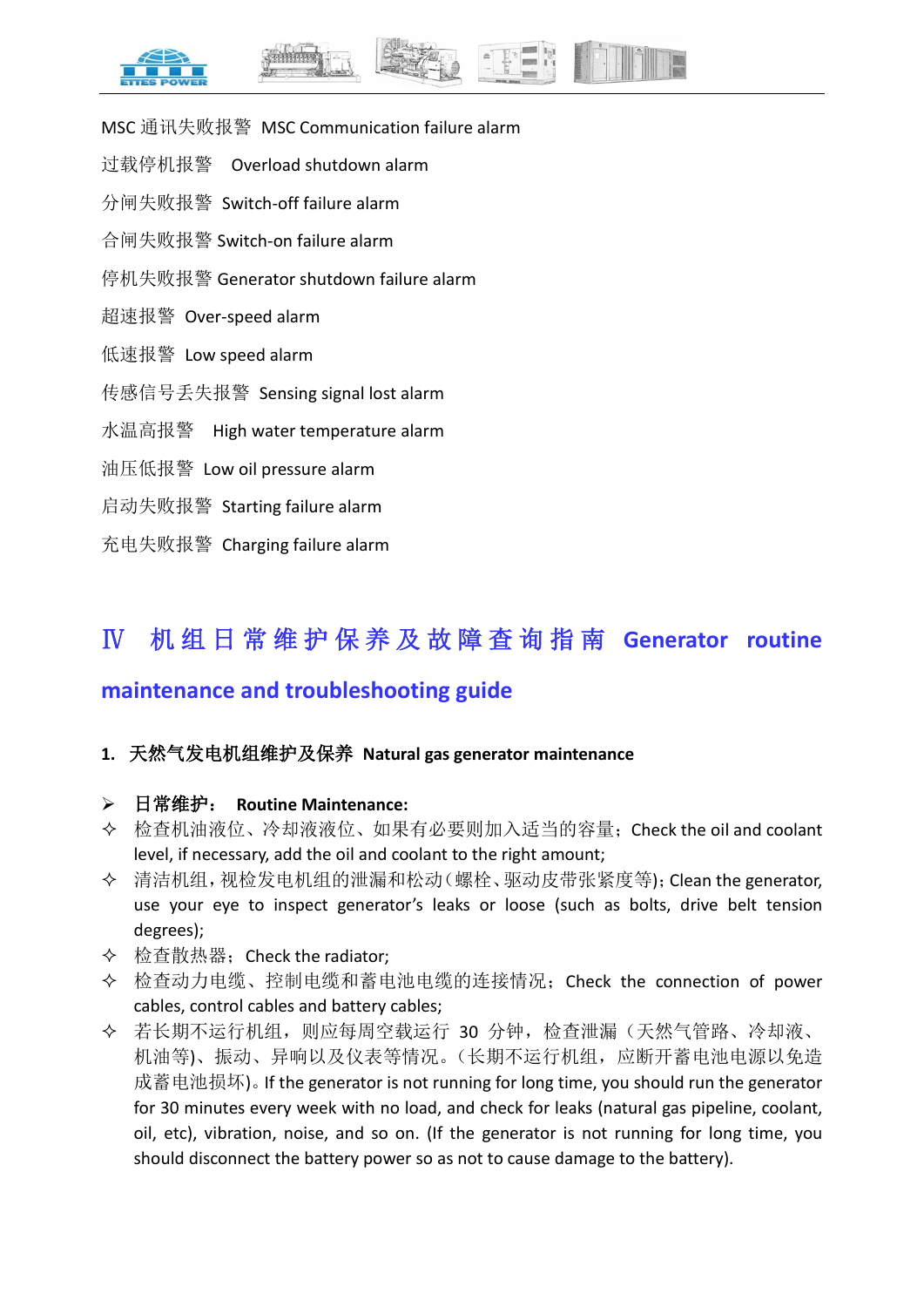



#### **200** 小时:**200 hours:**

- 更换:机油滤清器、水滤器。Replacement: oil filters, water filters;
- 检查:空气滤清器、进气系统、点火系统、驱动皮带张紧度等。Check: Air filters, air intake system, ignition system, drive belt tension and so on.

#### **400** 小时:**400 hours**

- 更换:机油、机油滤清器、火花塞、水滤器、空气滤清器、天然气滤清器,Replacement: oil, oil filters, spark plugs, water filter , air filter , gas filter;
- 检查:进气系统、点火系统、冷却液、驱动皮带张紧度等。Check: air intake system, ignition system, the coolant, the drive belt tension, etc.

#### **800** 小时 **800 hours**

- 更换:机油、机油滤清器、水滤器、火花塞、空气滤清器、天然气滤清器。Replacement: oil, oil filters, water filters, spark plugs, air filter, gas filter;
- 检查:风扇轮毂、皮带轮张紧轮轴承、驱动皮带张紧度等、进气系统、点火系统、冷 却液。Check: the fan hub, pulleys tensioning wheel bearings, drive belt tension, intake system, ignition system, coolant;
- 调整:气门间隙。Adjustment: valve clearance.

#### **1200** 小时 **1200 hours**

- 更换:机油、机油滤清器、水滤器、火花塞、空气滤清器、天然气滤清器,发动机散 热皮带。Replacement: oil, oil filters, water filters, spark plugs, air filter, gas filter, engine cooling belt;
- 检查:风扇轮毂、皮带轮张紧轮轴承、皮带张紧状态、减震器、进气系统、点火系统、 冷却液。Check: the fan hub, pulleys tensioning wheel bearing, belt tension, shock absorbers, air intake system, ignition system, coolant;
- 清洗:水箱散热片 Cleaning: Radiator cooling fin.

## **1600** 小时 **1600 hours**

- 更换: 机油、机油滤清器、水滤器、火花塞、空气滤清器、天然气滤清器、防冻液 (视情况而定), Replacement: Oil, oil filters, water filters, spark plugs, air filter, gas filter, antifreeze (depends on generator's actual conditions);
- 检查:风扇轮毂、皮带轮张紧轮轴承、皮带张紧状态、减震器、进气系统、点火系统、 防冻液。Check: the fan hub, pulleys tensioning wheel bearing, belt tension, shock absorbers, air intake system, ignition system, antifreeze;
- 调整:气门间隙。Adjustment: valve clearance;
- 清洗:水箱散热片。Cleaning: Radiator cooling fin;
- ◆ 应注明保养时间以 400 小时递增。Note that the maintenance time should be done every 400 hours.

## **5000** 小时 **5000 hours**

 更换: 机油、机油滤清器、水滤器、火花塞、空气滤清器、天然气滤清器、橡胶部 件、密封件。Replacement: oil, oil filters, water filters, spark plugs, air filter, gas filter, rubber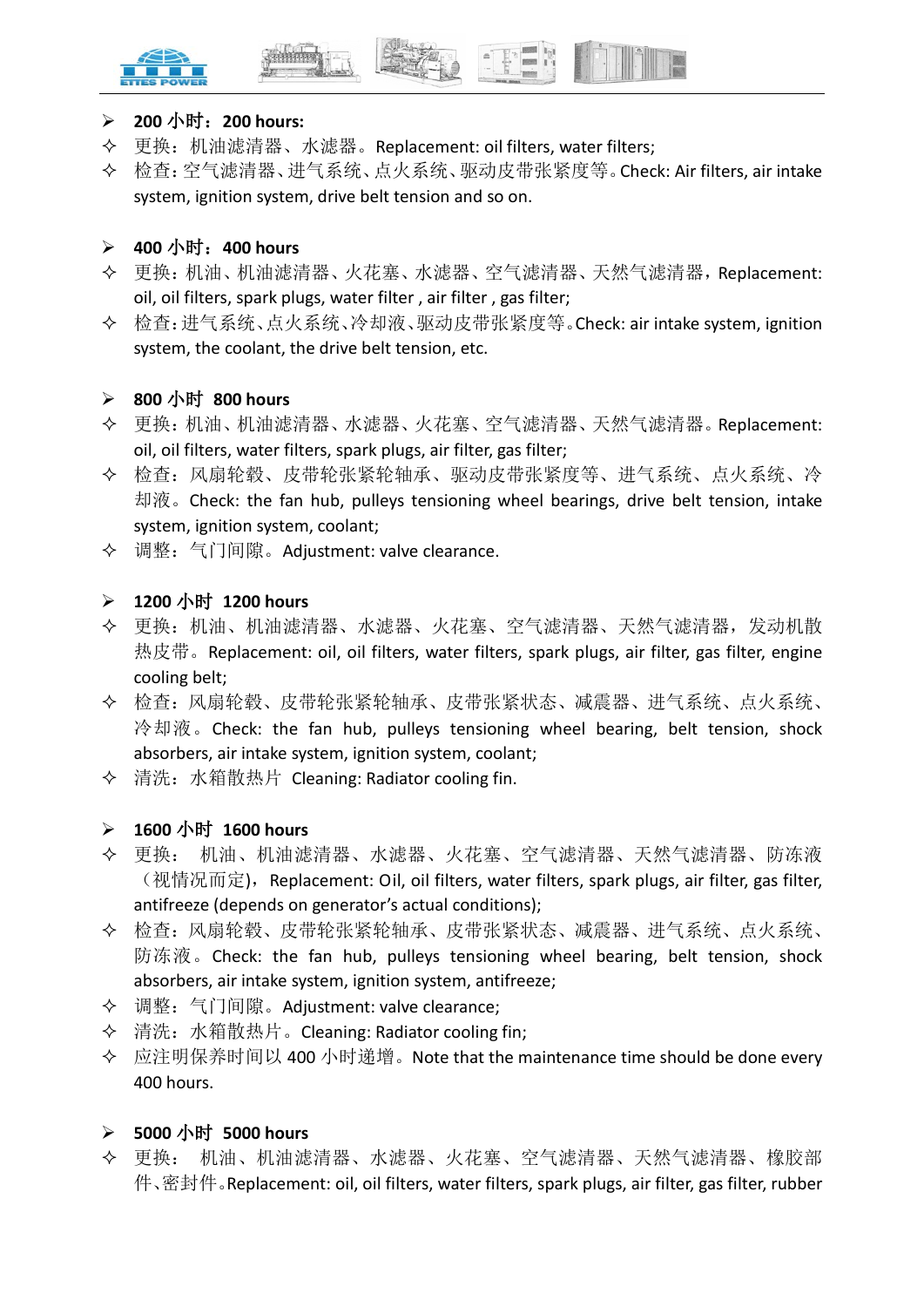



parts, seals;

- 检查:风扇轮毂、皮带轮张紧轮轴承、皮带张紧状态、减震器、进气系统、点火系统、 防冻液、启动马达、连杆螺栓、主轴承螺栓、根据需要更换活塞环、主轴承、连杆轴 承等; Check: the fan hub, pulleys tensioner bearing, belt tension, shock absorbers, air intake system, ignition system, antifreeze, starting motor, connecting rod bolts, main bearing bolts, and replace the piston rings, main bearing and connecting rod bearings on the basis of actual conditions;
- 调整:气门间隙(视情况研磨阀门)。Adjustment: Valve clearance (grind the valve if requires);
- 清洗:水箱散热片。Clean radiator cooling fin.
- > 润滑油: API 标准, 应选用燃气机组专用的机油; 美孚飞马 805 或其他燃气专用机油。 **Lubricating oil:** API standard; Mobil Pegasus 805 gas engine oil or other brands specially for gas generator.
- 防冻液:乙烯乙二醇或丙烯乙二醇,浓度40-60%。**Antifreeze**: ethylene glycol or propylene glycol, the concentration of 40-60 %.

# **2.** 故障查询指南 **Troubleshooting Guide**

# 发动机部分 **Engine Troubleshooting Guide**

#### 不能盘动发动机或盘车转速过低 **Engine failed to rotate or rotating speed too low**

| 原因: Possible reasons                   | 处理方法: Approaches                                                        |
|----------------------------------------|-------------------------------------------------------------------------|
| A) 电池充电不足 Battery insufficient         | A、检查电解液位, 如果需要则补足。给蓄电池充电, 必要时更换蓄电                                       |
| charge                                 | 池 Check the electrolyte level and if necessary add the electrolyte.     |
| B) 主开关断开 main breaker off              | Recharge the batteries, if necessary, replace the battery               |
| 接线盒中的一个半自动保险管脱开<br>C)                  | <b>B</b> 、合上主开关 Switch on the main breaker                              |
| semi-automatic fuse in junction box is | C、按下保险管上的按钮 使保险管复位 Press the button on the fuse to                      |
| disengaged                             | reset the fuse                                                          |
| D)接触不良/线路断路 poor contact/              | D、排除任何断路/接触不良故障, 检查接头有无氧化, 如果必要则清                                       |
| circuit break                          | 洗 Exclude any bad contact/failure of circuit breaker, check whether the |
| E)电源开关故障 Power switch fault            | connectors is oxidized, clean it if necessary;                          |
| 启动继电器故障 Start relay fault<br>F)        | E、更换电源开关 Replace the power supply switch                                |
| 启动马达故障 Start motor fault<br>G)         | F、更换启动继电器 Replace the start relay                                       |
| 任何启动线路故障 Any start up<br>H)            | G、与经授权的人员联系 Contact your authorized repair personnel                    |
| circuit failure                        | H、检查所有其它启动线路 Check all circuit                                          |
| I) 发动机中有水 water in the engine          | 1、与经授权的修理人员联系,不要企图启动发动机 Contact your                                    |
| 润滑油温度低 low lubricating oil<br>J)       | authorized repair personnel, do not attempt to start the engine         |
| temperature                            | J、安装油底壳润滑油加热器 Install oil heater                                        |
| 使用错误类型的润滑油 Using the<br>K)             | K、更换润滑油和滤清器/确保使用正确类型的润滑油                                                |
| wrong type of lubricating oil          | Use the right lubricating oil and change oil filter;                    |
| L) 影响发动机旋转的其它内外原因                      | L、检查曲轴是否可以灵活盘动 Check the crankshaft to see whether it                   |
| <b>Others</b>                          | can be flexibly rotated                                                 |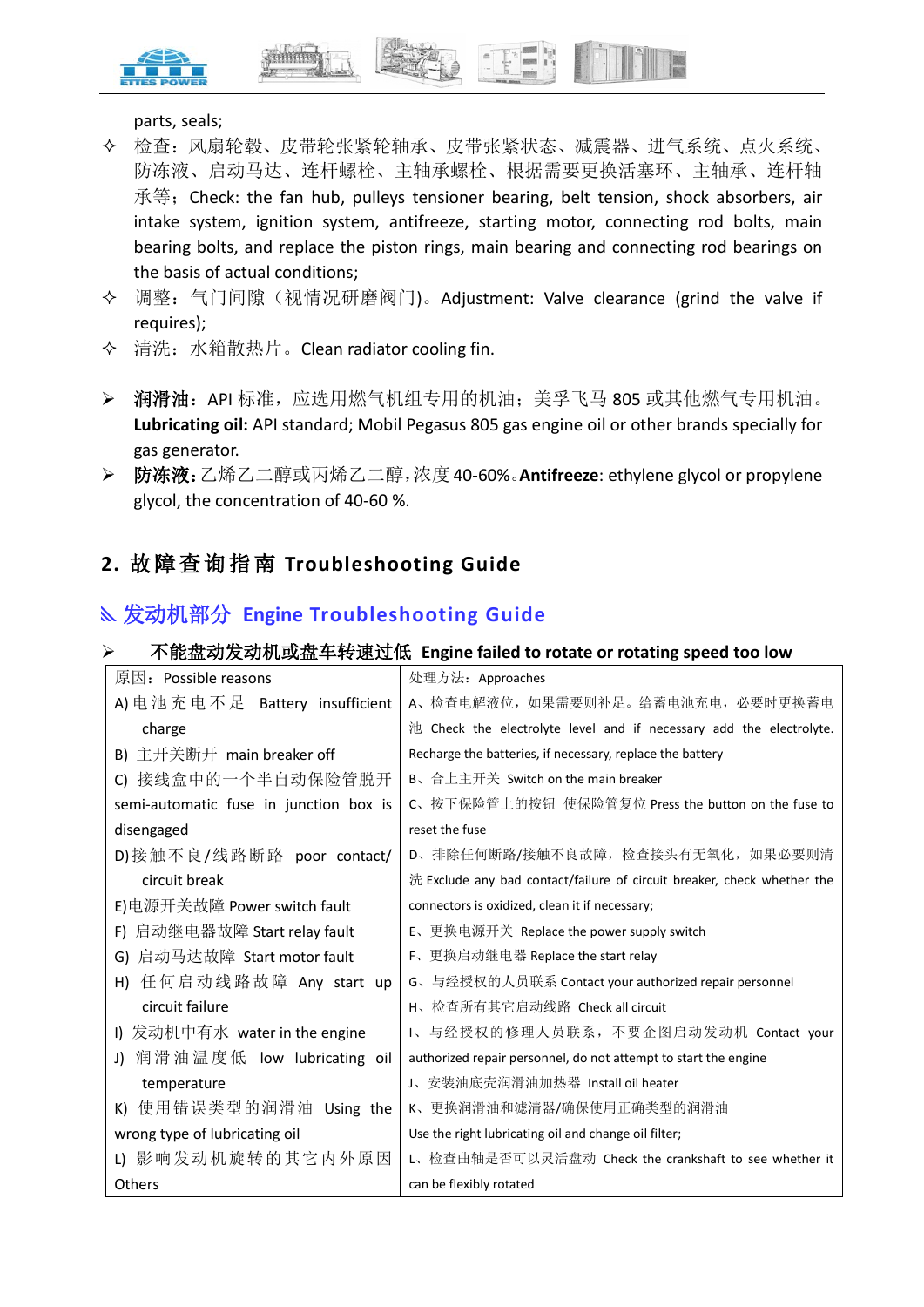

# 发动机启动困难或启动不了,但排气管冒烟 **Engine has difficulty to start or not start , but the exhaust pipe smoke**

| 原因: Possible reasons                   | 处理方法 Approaches:                                        |
|----------------------------------------|---------------------------------------------------------|
| A) 启动马达驱动发动机转速太低                       | A) 见"不能盘动发动机或盘车转速过低" see "Engine                        |
| Driving engine speed by start motor is | failed to rotate or rotating speed too low"             |
| too low                                | 脱开发动机驱动装置 Disengage the engine drive<br>B)              |
| B) 发动机的驱动装置与发动机啮合                      | devices                                                 |
| Engine drive devices engaged with      | C) 查看用户手册如何操作冷启动系统 View the user                        |
| Engine                                 | manual how to operate the cold start system             |
| C) 错误使用冷启动装置 Use engine                | D) 查看用户手册/检查半自动保险管,如果需要则                                |
| cold start device wrongfully           | 按下按钮复位,检查电线、联锁按钮和预热继电                                   |
| 预热不足 Insufficient Preheating<br>D)     | 器。如果需要更换预热元件, 与经授权人员联系                                  |
| E) 点火高压线 High voltage ignition         | View the user manual/ Check the semi-automatic fuse     |
| cable                                  | tube, if necessary press the reset button; Check wires, |
| F) 火花塞 Spark plug                      | interlock button and preheat relay device; If you need  |
| G) 燃气中有水 Water in the gas              | to replace the preheating units, contact an authorized  |
| 进气管路故障 Gas inlet pipe fault            | personnel;                                              |
| J) 混合器故障 Mixer fault                   | 更换高压线 Replace high-voltage cables<br>E)                 |
| K) 点火时间不对 Wrong igniting               | 更换火花塞 Replace the spark plugs<br>F)                     |
| timing                                 | G) 清理燃气中的水分 Remove water from the gas                   |
|                                        | 检查进气管路 check the gas inlet pipe                         |
|                                        | 检修混合器 check the mixer<br>J)                             |
|                                        | 检查去信号齿盘及调整点火角度 Adjust igniting<br>K)                    |
|                                        | angle                                                   |

# 发动机可以盘动但不能启动,排气管无烟 **Engine can rotate but cannot start , and the exhaust pipe has no smoke**

| 原因: Possible reasons:           | 处理方法: Approaches:                                |
|---------------------------------|--------------------------------------------------|
| A) 天然气供应是否正常 Gas supply         | A) 检查甲烷、压力等值是否达标 check whether the               |
| is normal or not                | methane contents and gas pressure can meet the   |
| B) 零压电磁阀 Zero pressure solenoid | requirements or not                              |
| valve                           | B) 检查电磁阀,如有必要则更换 check the zero                  |
| C) 没有点火 No ignition             | pressure solenoid valve, replace it if necessary |
| E) 检查天然气中甲烷的含量 Check            | C) 检查点火系统 check the ignition system              |
| the methane content of natural  | E) 甲烷含量必须 76% methane contents shall be          |
| gas                             | above 76%                                        |
| F) 混合器膜片 Membranes in the       | F) 更换混合器膜片 Replace mixer membrane;               |
| mixer                           | G) 检查供气管路 Check gas pipe;                        |
| G) 天然气供气管路堵塞 Gas pipe           | H) 检查供气压力必须≥3Kpa 以上 Gas pressure                 |
| blockage                        | should be above 3Kpa                             |
| 天然气压力不足<br>H)<br>Low gas        |                                                  |
| pressure                        |                                                  |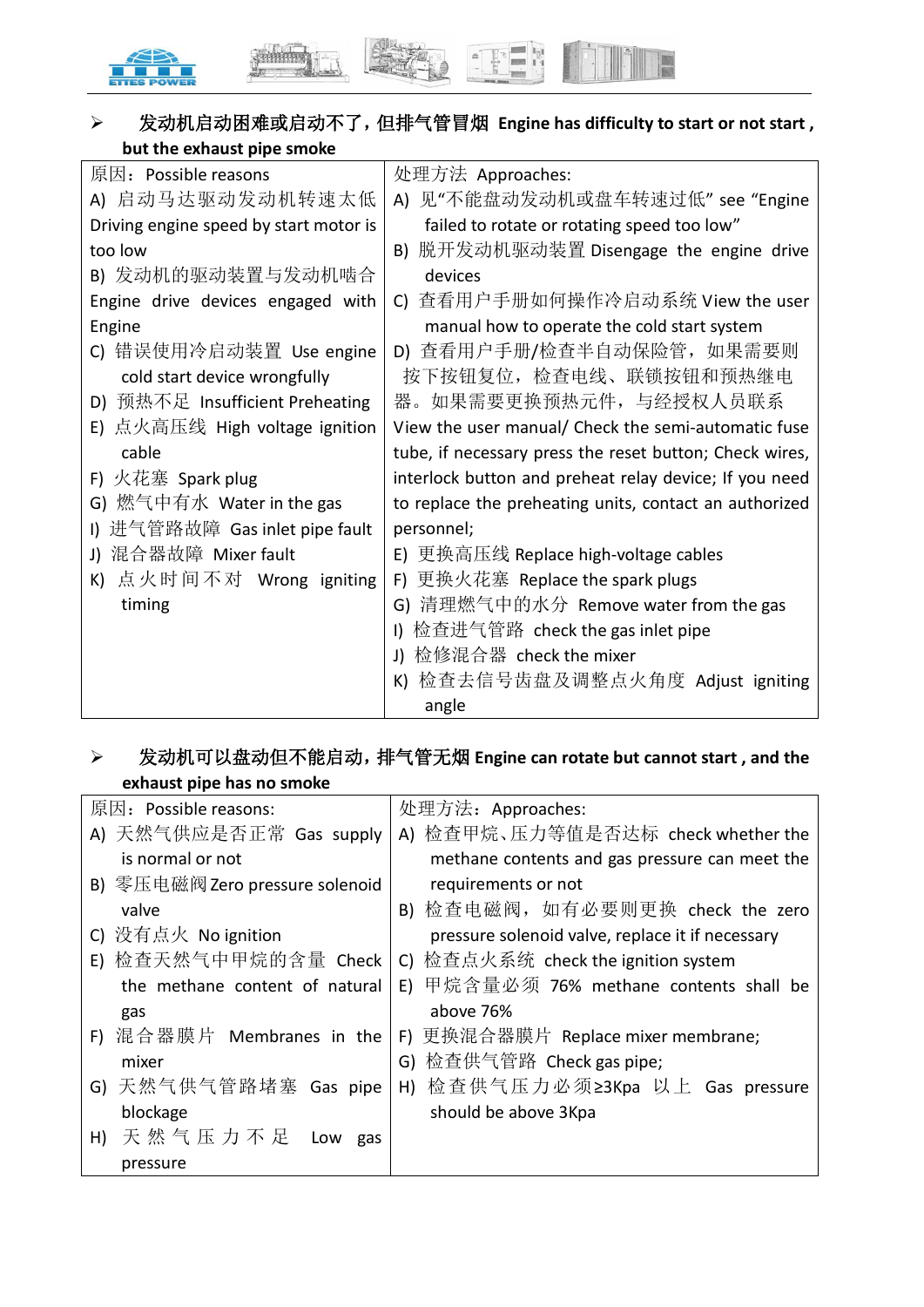

# 发动机启动但不能保持运行 **Engine starts but could not keep running**

| 原因: Possible reasons:          | 处理方法: Approaches:                       |
|--------------------------------|-----------------------------------------|
| A)检查供气系统是否有泄漏                  | Check   A)用肥皂泡检查各个供气管路连接口 Check the gas |
| gas supply system for leaks    | supply pipe interface with soap bubbles |
| B)天然气中有水 Water in the gas      | B)检查清理, 并作好天然气脱水 Remove<br>water        |
| C)预热不足 Insufficient preheating | from natural gas                        |
| D)进气系统阻塞 Gas intake system     | C)增加预热时间 Increase the preheating time   |
| blockage                       | D)检查进气系统 Check the gas intake system    |

# 冒蓝烟或冒白烟 **Blue smoke or white smoke**

| 原因: Possible reasons:         | 处理方法 Approaches:                                    |
|-------------------------------|-----------------------------------------------------|
| A)使用错误类型的润滑油 Use the          | A)更换润滑油和滤清器/确保使用正确类型的润滑                             |
| wrong type of lubricating oil | 油 Change the lubricating oil and oil-filter and use |
| B) 冷却启动系统故障 Cold start        | the right type of lubricating oil                   |
| system failure                | B)安装冷启动装置,检查、修理,如果必要则更换                             |
| C) 发动机温度过低<br>Engine          | Install the cold start device, check and repair it, |
| temperature too low           | replace it if necessary;                            |
| D) 发动机润滑油过多 Excessive         | C)见"冷却液温度低于正常温度"Refer to the table                  |
| engine oil                    | "Coolant temperature is lower than normal           |
| E) 涡轮增压器密封圈和轴承磨损              | temperature"                                        |
| Turbocharger seal and bearing | D)检查润滑油位 Check lubricating oil level                |
| wear                          | E) 修 理 / 更 换 涡 轮 增 压 器 Repair /<br>replace          |
| F)发动机已到大修期限 Engine need       | turbocharger                                        |
| overhauling                   | F)大修发动机 Overhaul the engine                         |
| G)气缸头漏水 Leakage of cylinder   | G)检查缸头和缸垫, 必要时更换 Check the cylinder                 |
| head                          | head and cylinder head gasket, and replace if       |
|                               | necessary                                           |

# 发动机达不到额定转速 **Engine failed to reach rated speed**

| 原因: Possible reasons:              | 处理方法: Approaches:                                   |
|------------------------------------|-----------------------------------------------------|
| A)相对于额定功率发动机负载过大                   | A)降低发电机组负载 Reduce generator load                    |
| Overload                           | B)用手持转速表或数字转速表检查 Checked with a                     |
| B) 转速表有问题<br>Tachometer            | hand-held tachometer or digital tachometers         |
| problem                            | C)检查/调整调速系统及控制线路 Check / adjust the                 |
| C) 调速器故障或设置不当 Speed                | speed control system and control circuit            |
| governor fault or wrong setting of | D)检查进气管路有无阻塞, 如果必要则重新连接                             |
| speed governor                     | Check the gas inlet pipe for blockage, reconnect it |
| D)天然气进气系统有堵塞 Gas inlet             | if necessary                                        |
| system blockage                    | E)检查/调整调速器 check/adjust the speed governor          |
| E) 调 速 器 最 高 限 速 设 置 过 低           |                                                     |
| Governor maximum speed limit       |                                                     |
| set too low                        |                                                     |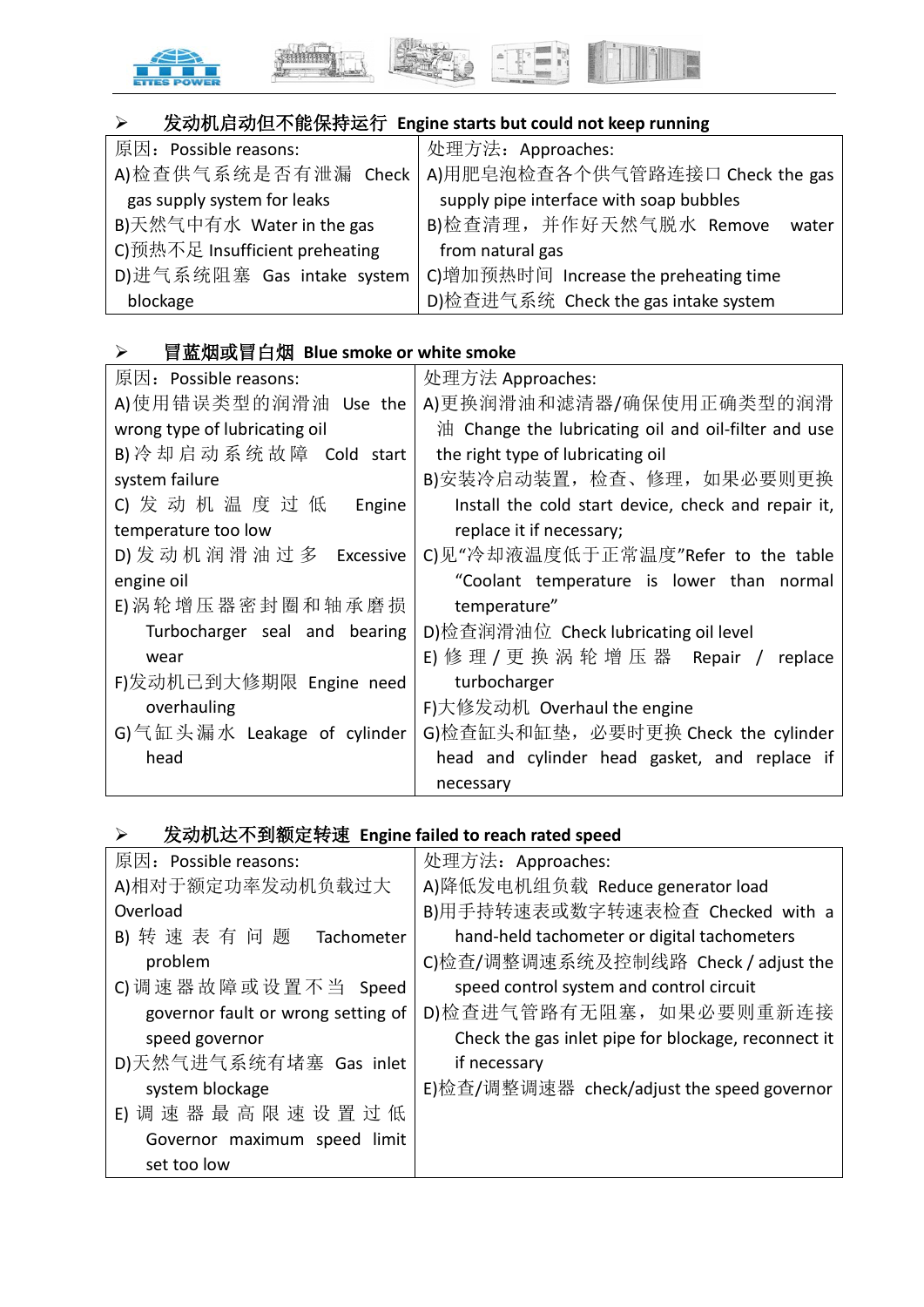

# 发动机不能停机 **Engine failed to shutdown**

| 原因: Possible reasons:    | 处理方法: Approaches:                                                                        |
|--------------------------|------------------------------------------------------------------------------------------|
|                          | A)接触不良/线路断路 Poor contact/   A)排除任何断路/接触不良故障, 检查接头有无氧                                     |
| circuit break            | 化, 如有必要则清洗 Exclude any poor contact                                                      |
|                          | B) 停 机 按 钮 故 障 Generator Stop   failure, check whether the joints is oxidized, clean the |
| <b>Button Fault</b>      | joints if necessary                                                                      |
| C) 零压电磁阀故障 Zero pressure | B)更换停机按钮 Replace the generator stop button                                               |
| solenoid valve fault     | C)检查/更换零压电磁阀 Change/Repair the zero                                                      |
|                          | pressure solenoid valve                                                                  |

# 发电机组输出功率不足 **Generator insufficient power output**

| 原因: Possible reasons:               | 处理方法<br>Approaches:                               |
|-------------------------------------|---------------------------------------------------|
| A)相对于额定功率发动机负载过大                    | A)降低负载 Reduce the load                            |
| Overload                            | B)海拔超过 1000 米需要对发动机进行修正 If                        |
| B)海拔过高造成功率不足 Altitude               | altitude over 1000 meters, engine need to be      |
| too high                            | amended;                                          |
| C)进气管路管阻塞 Blockage of air           | C)检查进气有无阻塞,并排除 Check whether the air              |
| intake pipe                         | intake pipe is blocked or not                     |
| D)润滑油位过高 Lubricating oil level      | D)检查机油尺刻度和油底壳容积 Check the dipstick                |
| too high                            | level and oil tank volume;                        |
| E)进气或排气系统阻塞<br>Intake or            | E)检查进气和排气系统有无阻塞 Check whether the                 |
| exhaust system blocking             | intake or exhaust system is blocked or not        |
| F)天然气中甲烷含量过低 Low                    | F)检查天然气甲烷含量, 如低于 65%, 会出现功率                       |
| methane contents                    | 下降 Check the methane contents, if below 65%,      |
| 1) 气 门 间 隙 不 对 Wrong<br>valve       | power output will decrease                        |
| clearance                           | I)调整/检查气门间隙 Adjust/check valve clearance          |
| J)进气温度过高(40摄氏度以上) High              | J)降低环境温度, 并对发动机进行修正 Lower the                     |
| intake air temperature(More than 40 | ambient temperature, and modify the engine        |
| degrees Celsius)                    | K)气温较低时将机罩下的空气引入发动机 When                          |
| K)进气温度过低(0 摄氏度以下) Low               | the temperature is low, bring the air from engine |
| intake air temperature(Below 0      | hood to intake system;                            |
| degrees Celsius)                    | L) 涡轮增压器叶轮损坏或脏污 Repair, replace or                |
| L) 涡轮 增 压 器 叶 轮 损 坏 或 脏 污           | clean the turbocharger                            |
| Turbocharger impeller is damaged    | M) 与 经 授 权 人 员 联 系 处 理 Contact with               |
| or dirty                            | authorized maintenance personnel                  |
| M)点火故障 Ignition fault               |                                                   |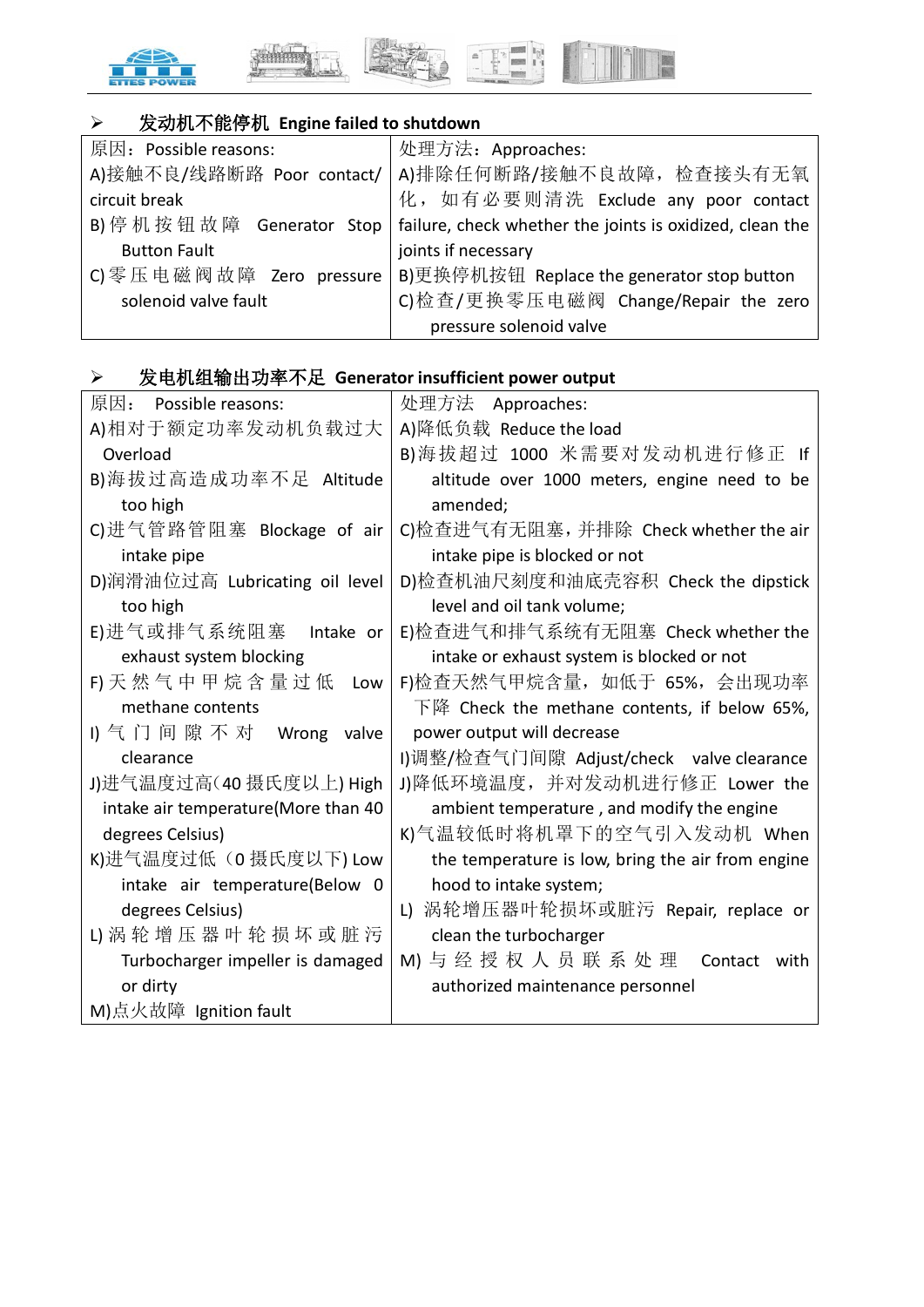







| 润滑压力过低 Low Lubricating oil pressure<br>➤ |                                                         |
|------------------------------------------|---------------------------------------------------------|
| 原因: Possible reasons:                    | 处理方法: Approaches:                                       |
| A) 润滑油位不合适 Inappropriate                 | A、检查有无润滑油泄漏。添加或排放润滑油。Check                              |
| lubricating level                        | for lubricating leaks. Add or discharge lubricating oil |
| B)润滑油压力表有问题 Lubricating                  | B、检查润滑油尺刻度 Check the oil scale                          |
| oil pressure gauge fault                 | C、更换润滑油,检查润滑油牌号 Replace the oil                         |
| C) 润滑油牌号不对<br>Wrong                      | D、检查、清理或更换润滑油冷却器 Check, clean or                        |
| Lubricating oil                          | replace the lubricating oil cooler                      |
| D)润滑油温度超过正常值 (120 摄氏                     | E、更换润滑油滤清器 Change the oil filter                        |
| 度)Oil temperature exceeds normal         | F、检查/更换曲轴轴承 Check / replace the crankshaft              |
| value (120 degrees C)                    | bearings                                                |
| E)润滑油滤清器脏污 Dirty oil filters             | G、检查、修理/更换润滑油泵 Inspect, repair/replace                  |
| F)曲轴轴承磨损或损坏 rank bearing                 | oil pumps                                               |
| wear or damage                           | H、更换减压阀 Replace the pressure relief valve               |
| G)润滑油泵磨损 Lubricating oil pump            | I、更换减压阀 Replace the pressure relief valve               |
| wear or damage                           | J、检查、修理/更换吸油管清洗吸滤器 Inspect,repair                       |
| H)减压阀不关闭 Pressure relief valve           | / replace the suction tube and clean suction filter     |
| does not close                           | K、清洗油底壳及更换吸滤器 Clean and replace sump                    |
| I) 减压阀损坏 Pressure relief valve           | suction filter                                          |
| Fault                                    |                                                         |
| J)润滑油泵吸油管故障 Oil Pump                     |                                                         |
| suction pipe failure                     |                                                         |
| K)油底壳吸滤器阻塞 Sump suction                  |                                                         |
| filter blocked                           |                                                         |

# 润滑油压力过高 **High Lubricating oil pressure**

| 原因: Possible reason: | 处理方法: Approach:                                                              |
|----------------------|------------------------------------------------------------------------------|
|                      | A) 限 压 阀 不 开 启 Pressure limiting   A) 更换减限压阀 Replace pressure limiting valve |
| valve closed         |                                                                              |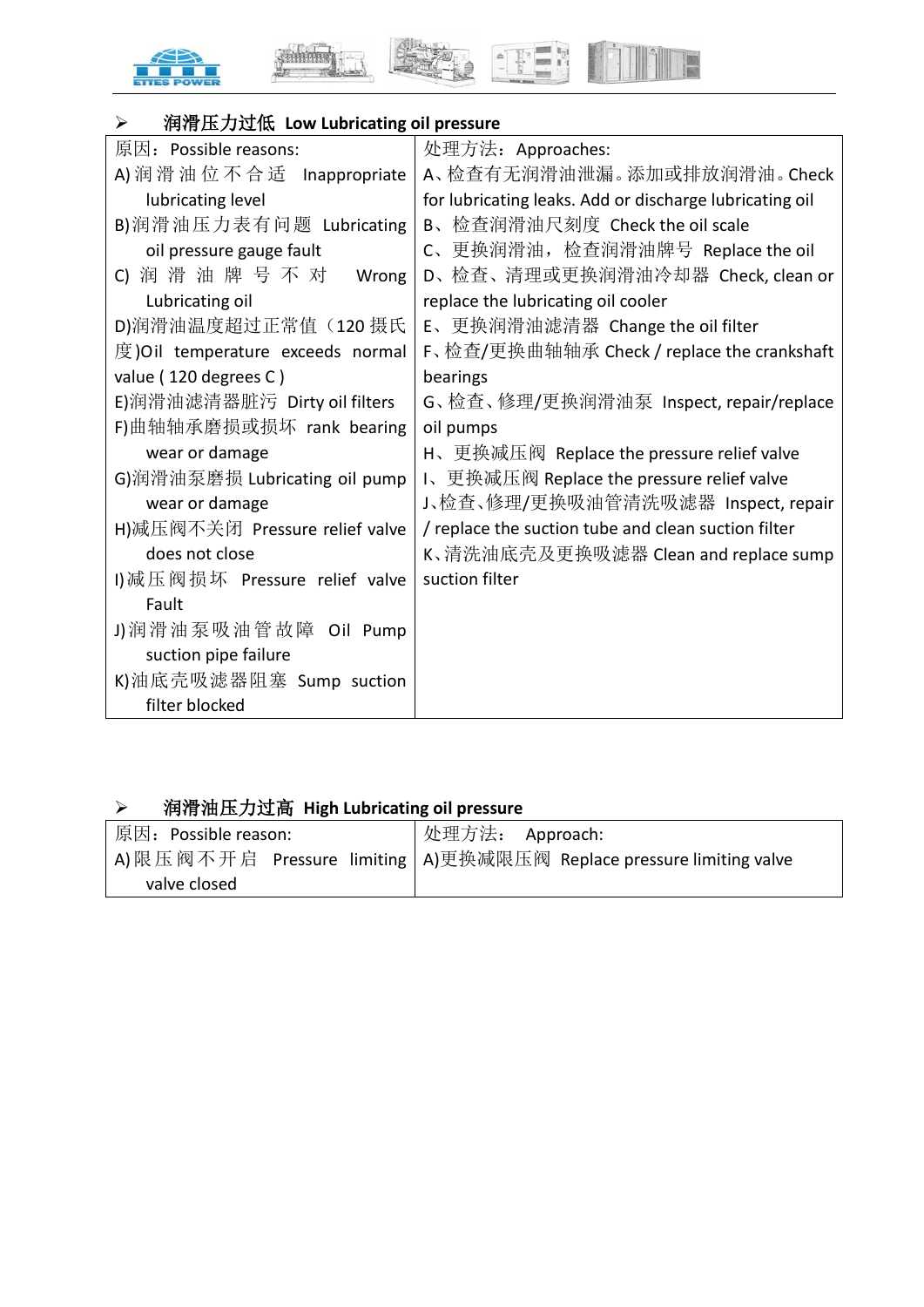





| 冷却液温度高于正常温度 Engine coolant temperature high<br>➤ |                                                     |
|--------------------------------------------------|-----------------------------------------------------|
| 原因: Possible reasons:                            | 处理方法: Approaches:                                   |
| A)冷却液位过低 coolant level too                       | A)添加冷却液 Add coolant                                 |
| low                                              | B)按照用户手册中的说明清洗, 如果必要则修理                             |
| B) 散 热 器 阻 塞 或 损 坏 Radiator                      | Clean it in accordance with the instructions in the |
| blockage or damage                               | user manual, repair it if necessary;                |
| C)散热器软管凹陷或阻塞 Radiator                            | C)检查软管。如果必要则更换 Check the hose,                      |
| hose sunken or blocked                           | replace it if necessary;                            |
| D)风扇传动皮带松驰 Fan drive belt                        | D)检查风扇皮带张紧度,并将它拧紧 Check the fan                     |
| slack                                            | belt tension and tighten it                         |
| E) 润滑油位不合适 Inappropriate                         | E)添加或排放润滑油。检查机油尺刻度 Add or drain                     |
| lubricating oil level                            | oil. Check the dipstick scale                       |
| F)冷却风扇罩损坏或丢失 Cooling fan                         | F)检查风扇罩。修理、更换或重新安装 Check the                        |
| cover damaged or lost                            | cooling fan cover, replace it if necessary          |
| G)散热器压力盖有问题或型号不对                                 | G)检查散热器压力盖。如果必要则更换 Check                            |
| Radiator pressure cap<br>have<br>a               | radiator pressure cap, replace it if necessary      |
| problem, or the wrong type                       | H)检测/修理温度表。如果必要则更换 Check the                        |
| H)温度表有问题 Thermometers fault                      | thermometers, replace it if necessary               |
| 1) 散 热 器 百 页 窗 没 有 完 全 打 开                       | I)检查/修理百页窗。如果必要则更换 Check the                        |
| Radiator louver not fully open                   | radiator louver, replace it if necessary            |
| J) 空 气 滤 清 器 阻 塞 或 型 号 不 对                       | J)检查或更换空气滤清器 Check or replace the air               |
| Blocking or wrong type of air filter             | filter;                                             |
| K)排气管阻塞 Exhaust duct blocked                     | K)检查排气管有无阻塞,检查尺寸是否合适 Check                          |
| L)风扇损坏 Fan damage                                | the exhaust duct is blocked or not, and check       |
| M)散热器气路或水路阻塞 Radiator                            | whether its size is appropriate                     |
| air- or water-way blocked                        | L)更换风扇 Replace the fan                              |
| N) 系统中冷却液不足 Insufficient                         | M)检查并清理 Check and repair it                         |
| coolant in cooling system                        | N)添加冷却液 Add the coolant                             |
| O) 冷却系统中有空气聚集 Air                                | O)排出冷却系统中的空气 Discharge the air in the               |
| gathering in cooling system                      | cooling system                                      |
| P)水泵故障 water pump fault                          | P)检查/修理或更换水泵 Check/repair/replace the               |
| Q)节温器故障/型号不对 Thermostat                          | water pump                                          |
| failure                                          | Q)检查/更换节温器 check/replace the thermostat             |
| R) 点火时间不对 Wrong ignition                         | R) 与 经 授 权 人 员 联 系 处 理 Contact authorized           |
| timing                                           | maintenance personnel                               |
| S)配气正时不对 Valve timing wrong                      | S)调整至规定数据 Adjust it to right data                   |
| T)气缸垫漏气 Cylinder head gasket                     | T)检查气缸垫 check the cylinder head gasket              |
| leak                                             | U)更换缸套和活塞。查出损坏的原因 Replace the                       |
| U)活塞损坏 Piston damage                             | cylinder liner and piston, and find out the cause   |
|                                                  | of the damage                                       |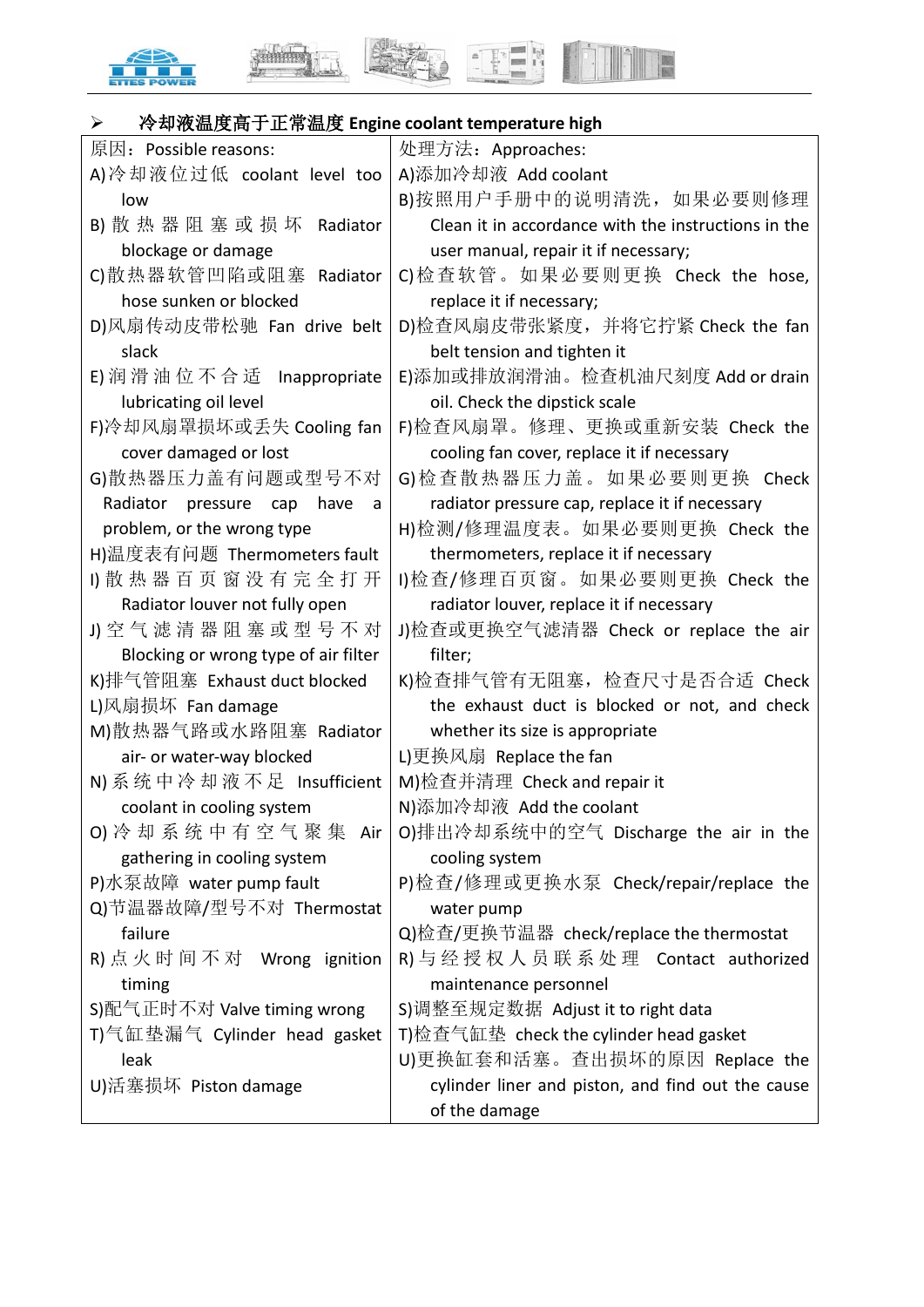



I

| 燃气消耗度超过正常水平 Excessive gas consumption<br>➤ |                                                     |
|--------------------------------------------|-----------------------------------------------------|
| 原因: Possible reasons:                      | 处理方法: Approaches:                                   |
| A)空气滤清器阻塞或型号不对 Air                         | A)查出原因/如果必要则更换 Find out the reasons,                |
| filter blocked or wrong type of air        | replace the air filter if necessary                 |
| filter                                     | B)建议使用额定负载的 75%左右为最佳 Suggest the                    |
| B)机组负载过小 Generator load is                 | generator run at 75% of rated power                 |
| small                                      | C)见"冷却液温度低于正常温度"Please refer to the                 |
| C) 发 动 机 温 度 过 低 Engine                    | table"coolant temperature lower than normal         |
| temperature is too low                     | temperature"                                        |
| D)气门间隙不对 Valve clearance is                | D)调整/检查气门间隙 Check and adjust the valve              |
| wrong                                      | clearance                                           |
| E)压力调节器: 有故障或设置不当                          | E)修理/重新调整 Repair/adjust the pressure regulator      |
| Improper settings or<br>fault<br>of        | F) 与经授权人员联系处理 Contact authorized                    |
| pressure regulator                         | maintenance personnel                               |
| F) 点火定时不对 Wrong ignition                   | G)检查混合器 Check the mixer                             |
| timing                                     | H)根据发动机销售手册中的修正方法进行修正                               |
| G)混合器故障, 导致燃料过浓 Mixer                      | Adjust it in accordance with the instructions in    |
| failure<br>leads<br>to<br>high<br>gas      | the user manual                                     |
| concentration                              | I)检查额定功率和最大负载, 如果必要则降低负载                            |
| H)气温过高或海拔过高引起空气不                           | Check the power rating and maximum load, if         |
| 足<br>high temperature or high              | necessary, reduce the load                          |
| altitude resulting in insufficient air     | J)排除泄漏 Solve the leak problem                       |
| I)发动机过载 Engine overload                    | K)检查排气管有无阻塞, 检查尺寸是否合适 check                         |
| J)外或内部燃料泄漏 Gas leaks                       | the exhaust pipe blockage and check whether the     |
| K)排气管受阻 Exhaust pipe blocked               | pipe size is appropriate or not                     |
| L)冷启动系统故障 Cold start system                | L)安装冷启动装置,检查、修理,如果必要则更换                             |
| failure                                    | Install the cold start system, check and repair, if |
|                                            | necessary, replace it.                              |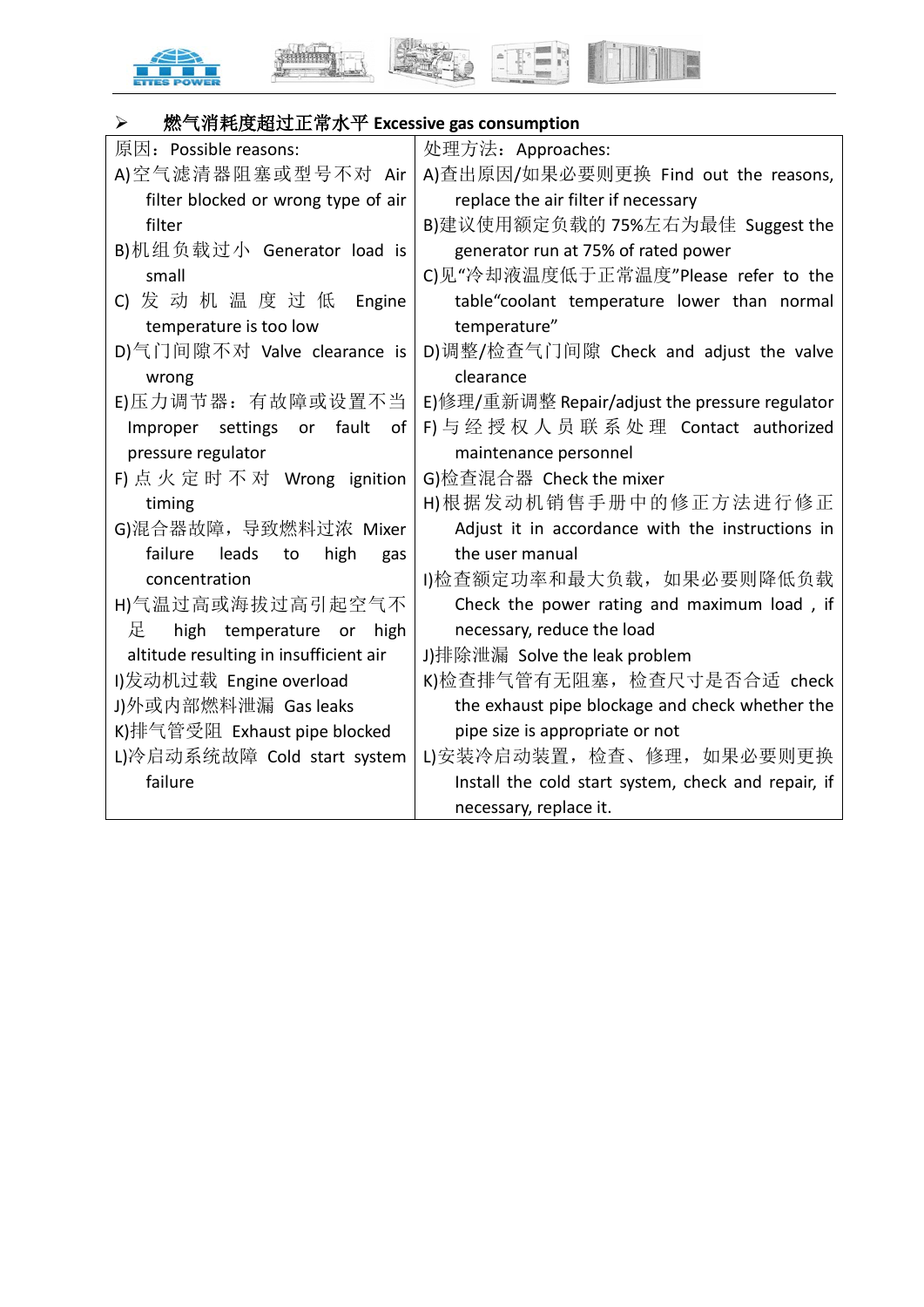



E

# 发动机敲缸 **Engine Knocking**

| 原因: Possible reasons:           | 处理方法: Approaches:                                   |
|---------------------------------|-----------------------------------------------------|
| A)负载过大 Load is too large        | A)检查机组额定功率和最大功率, 适当降低负载                             |
| B)点火时间 Ignition timing          | Check the power rating and maximum load, reduce     |
| C)冷启动系统故障 Cold start system     | the load if necessary                               |
| failure                         | B) 与 经 授 权 人 员 联 系 处 理 Contact authorized           |
| E) 发 动 机 温 度 过 高 Engine         | maintenance personnel                               |
| temperature too high            | C)安装冷启动装置, 检查、修理, 如果必要则更换                           |
| F) 气 门 间 隙 不 对  Wrong  valve    | Install the cold start system, check and repair, if |
| clearance                       | necessary, replace it.                              |
| G)润滑油过多或使用的润滑油规格                | E)见"发动机温度超过正常温度" Please refer to                    |
| 不对 Excessive lubricating oil or | "Engine temperature above normal temperature"       |
| wrong type of lubricating oil   | F)调整/检查气门间隙 Check/adjust valve clearance            |
| H) 气 门 卡 滞  Valve stuck<br>and  | G)查看便用手册中正确的润滑油容量和规格 Please                         |
| stagnated                       | refer to the instructions in the user manual        |
| I)曲轴轴承磨损或损坏 Crank bearing       | H)清理/更换或重磨气门 Clean/replace/re-grind the             |
| wear or damage                  | valve                                               |
| J)气门弹簧折断 Valve spring broken    | I)更换曲轴轴承,检查润滑油更换周期 Replace the                      |
|                                 | crank bearing and check the lubricating oil         |
|                                 | replacing intervals                                 |
|                                 | J)更换气门弹簧 Replace the valve spring                   |

# 润滑油消耗率过大 **Excessive lubricating oil consumption rate**

| 原因: Possible reasons:         | 处理方法: Approaches:                                    |
|-------------------------------|------------------------------------------------------|
| A) 涡轮增压器密封圈和轴承磨损              | A)修理/更换涡轮增压器,检查润滑油 Repair/Replace                    |
| Turbocharger seal and bearing | Turbocharger                                         |
| wear                          | B)参看"活塞、活塞环、轴承和轴颈磨损"更换周期                             |
| B) 活塞环磨损或折断 Piston Ring       | Please refer to "Pistons, piston rings, bearings and |
| worn or broken                | journal wear"                                        |
| C)缸套和活塞磨损或拉伤 Cylinder         | C)见"活塞、活塞环、轴承和轴颈磨损" Please refer to                  |
| and piston wear or damage     | "Pistons, piston rings, bearings and journal wear"   |
| D)润滑油牌号不对 Wrong type of       | D)更换润滑油/滤清器, 确保使用正确的润滑油                              |
| lubricating oil               | Replace the oil /oil-filter, be sure to use the      |
|                               | correct oil                                          |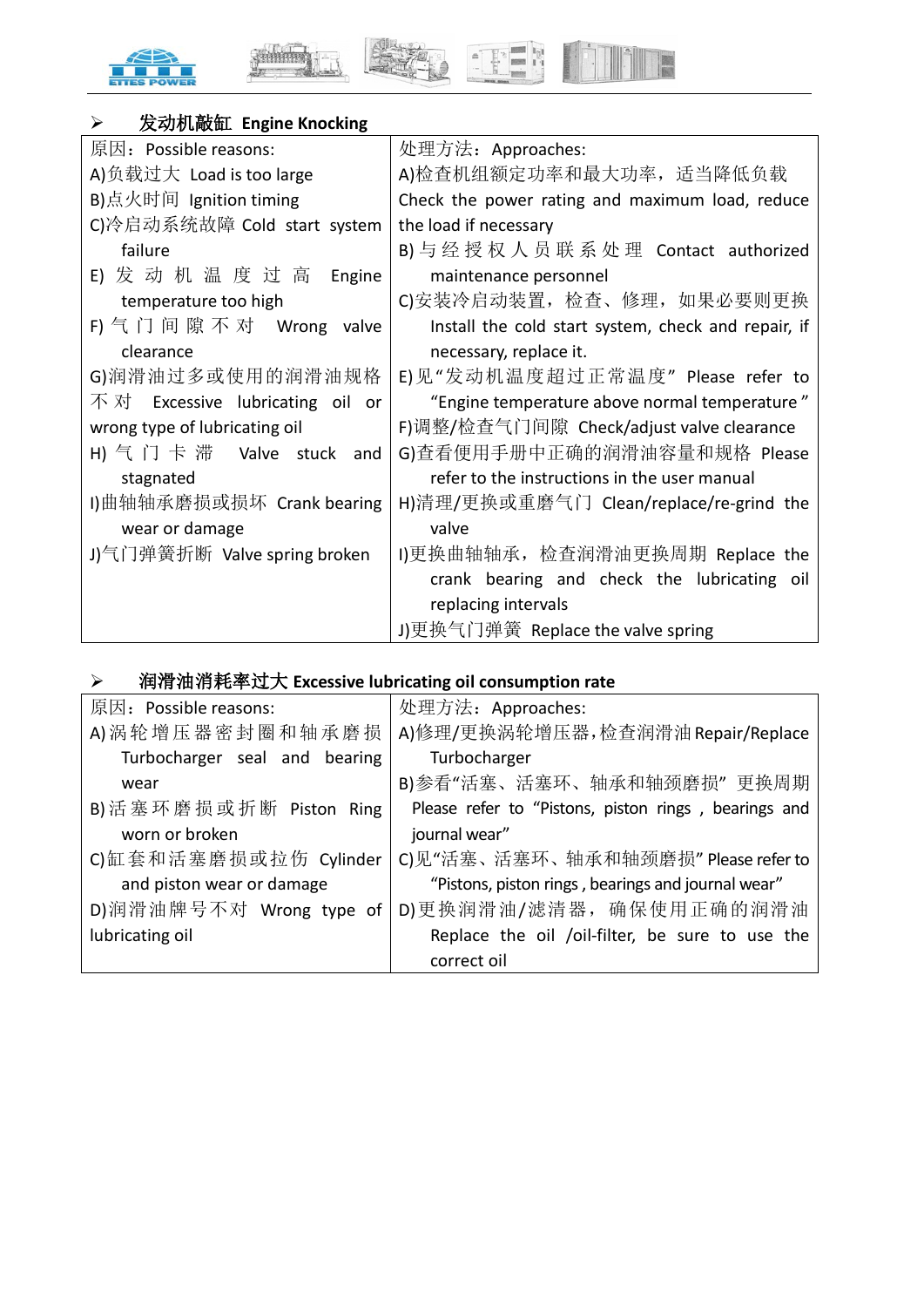





| 发动机运行不稳 Engine run not stable<br>➤   |                                                           |
|--------------------------------------|-----------------------------------------------------------|
| 原因: Possible reasons:                | 处理方法: Approaches:                                         |
| A) 供 气 压 力 不 稳 定 Unstable Gas        | A)检查供气管路及检测产气压力 Check the gas                             |
| Pressure                             | supply pipeline and test gas pressure                     |
| B)供气和进气管路有堵塞现象 Gas                   | B)检查/修理供气系统,如果必要则更换 Check /                               |
| supply and gas inlet pipe clogging   | repair the gas supply system, replace it if               |
| C)天然气混合器脏污 Dirty gas mixer           | necessary                                                 |
| D)调速器调整/装配不对 Governor                | C)清理或更换天然气混合器 Clean or replace the                        |
| adjustment / assembly wrong          | mixer                                                     |
| E)调速系统有干扰 Speed control              | D)调整/重新安装调速器 Adjust/reinstall the speed                   |
| system is disturbed                  | governor                                                  |
| F) 空 气 滤 清 器 阻 塞 或 型 号 不 对           | E)检查隔离有可能干扰调速器工作的高压线或其他                                   |
| Blocking or wrong type of air filter | Check and isolate the high-voltage cable which            |
| G)发动机转速控制系统运动部件卡                     | may interfere with speed governor's work                  |
| 滞<br>Engine speed control system     | F)更换空气滤清器/确保安装型号正确的空气滤清                                   |
| moving parts stuck/stagnated         | 器 Replace the air filter / Be sure to install the correct |
| H)转速传感器故障 Speed sensor fault         | type air filter                                           |
| 1) 发动机温度过高<br>Engine                 | G)检查排除 Check and troubleshoot                             |
| temperature is too high              | H)更换转速传感器 Replace a new speed sensor                      |
| J)气门间隙不正确 Incorrect valve            | Ⅱ见"冷却液温度高于正常温度" Please refer to                           |
| clearance                            | "Engine coolant temperature high"                         |
| K)润滑油过多, 或使用的润滑油品种                   | J)检查/调气门间隙 Check/Adjust valve clearance                   |
| 牌号不对 Excessive lubricating oil, or   | K)检查并调整油量或更换润滑油品种、牌号 Check or                             |
| incorrect type of lubricating oil    | adjust or replace the lubricating oil amount or           |
| L)冷启动系统有故障 Cold start                | grades                                                    |
| system fault                         | L)检查、修理冷启动装置, 必要时更换. Check/Repair                         |
| M)排气管堵塞 Exhaust pipe clogging        | cold start system, replace it if necessary                |
| N)气门卡滞 Valve stuck/stagnated         | M)检查并排除堵塞。检查排气管尺寸是否正确                                     |
| O)气门弹簧折断 Valve spring broken         | Check and eliminate clogging. Check whether the           |
| P)点火时间不正确 Wrong ignition             | exhaust pipe size is correct or not                       |
| timing                               | N)清理气门杆及导管孔 Clean valve stem and valve                    |
| Q) 天 然 气 甲 烷 含 量 不 足<br>Low          | guider                                                    |
| methane content                      | O)更换气门弹簧 Replace a new valve spring                       |
|                                      | P) 与 经 授 权 人 员 联 系 处 理 Contact authorized                 |
|                                      | maintenance personnel                                     |
|                                      | Q)检查并校正 Check methane contents                            |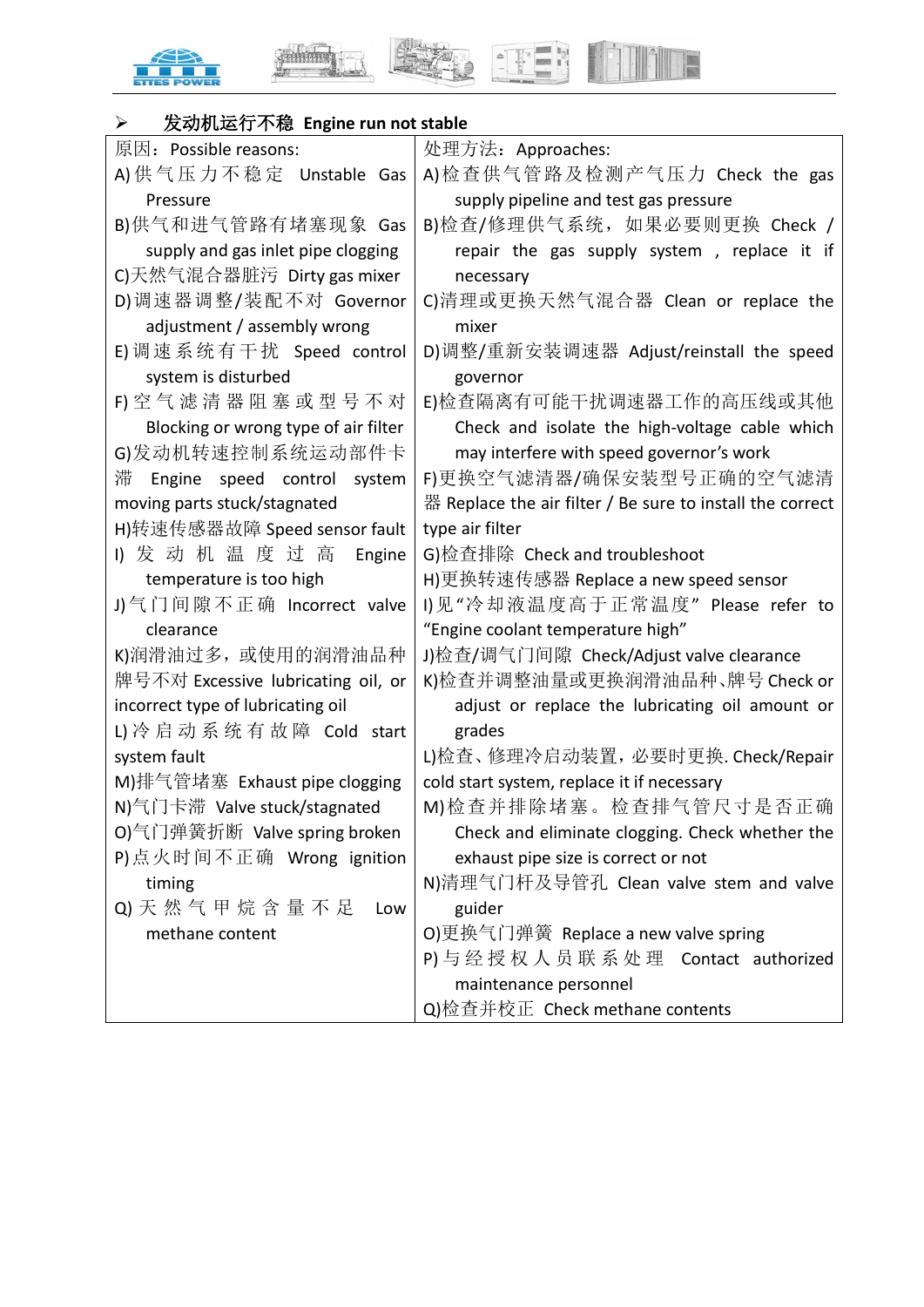



E

# 发动机振动 **Engine vibration**

| 原因: Possible Reasons:               | 处理方法: Approaches:                             |
|-------------------------------------|-----------------------------------------------|
| A) 天 然 气 气 质 含 量 不 稳 定 Gas          | A)检查并校正 Check the gas contents and correct it |
| quality is not stable               | B)检查调整并与经授权人员联系处理 Check and                   |
| B)转速控制系统有故障<br>Speed                | contact authorized maintenance personnel      |
| control system fault                | C)检查更换传感器 Check and replace the speed         |
| C)转速传感器有故障 Speed sensor             | sensor                                        |
| fault                               | D)检查并校正 Check the gas pressure and correct it |
| D)天然气压力波动大 Gas pressure             | E) 与 授 权 修 理 人 员 联 系 Contact authorized       |
| fluctuation is big                  | maintenance personnel                         |
| E)发动机装配故障 Engine assembly           | F) 与 授 权 修 理 人 员 联 系 Contact authorized       |
| fault                               | maintenance personnel                         |
| F)点火时间不正确 Wrong ignition            | G) 与授权修理人员联系 Contact authorized               |
| timing                              | maintenance personnel                         |
| G)飞轮壳、飞轮同轴度不符合要求                    | H)检查出有故障的更换 Check and replace the             |
| housing and<br>flywheel<br>Flywheel | defective parts                               |
| the<br>concentricity not meet       | I)调整或更换 Check or replace the mixer            |
| requirements                        |                                               |
| H)点火线圈、高压线故障 High voltage           |                                               |
| ignition coils failure              |                                               |
| I)混合器有故障 Gas mixer fault            |                                               |

# 发动机游车 **Engine speed fluctuates when throttle is in a fixed position**

| 原因: Possible reasons:           | 处理方法: Approaches                           |
|---------------------------------|--------------------------------------------|
| A) 供气压力与气质含量不稳定                 | A)检查并校正 Check and correct                  |
| Unstable gas pressure and gas   | B)调整或更换 Adjust or replace the mixer        |
| quality                         | C)调整参数或更换 Adjust the setting parameters or |
| B)混合器故障 Mixer fault             | replace a new speed control system         |
| C) 调速系统设置或故障 Improper           | D)更换转速传感器 Replace a new speed sensor       |
| speed control system setting or |                                            |
| fault                           |                                            |
| D) 转速传感器故障 Speed sensor         |                                            |
| fault                           |                                            |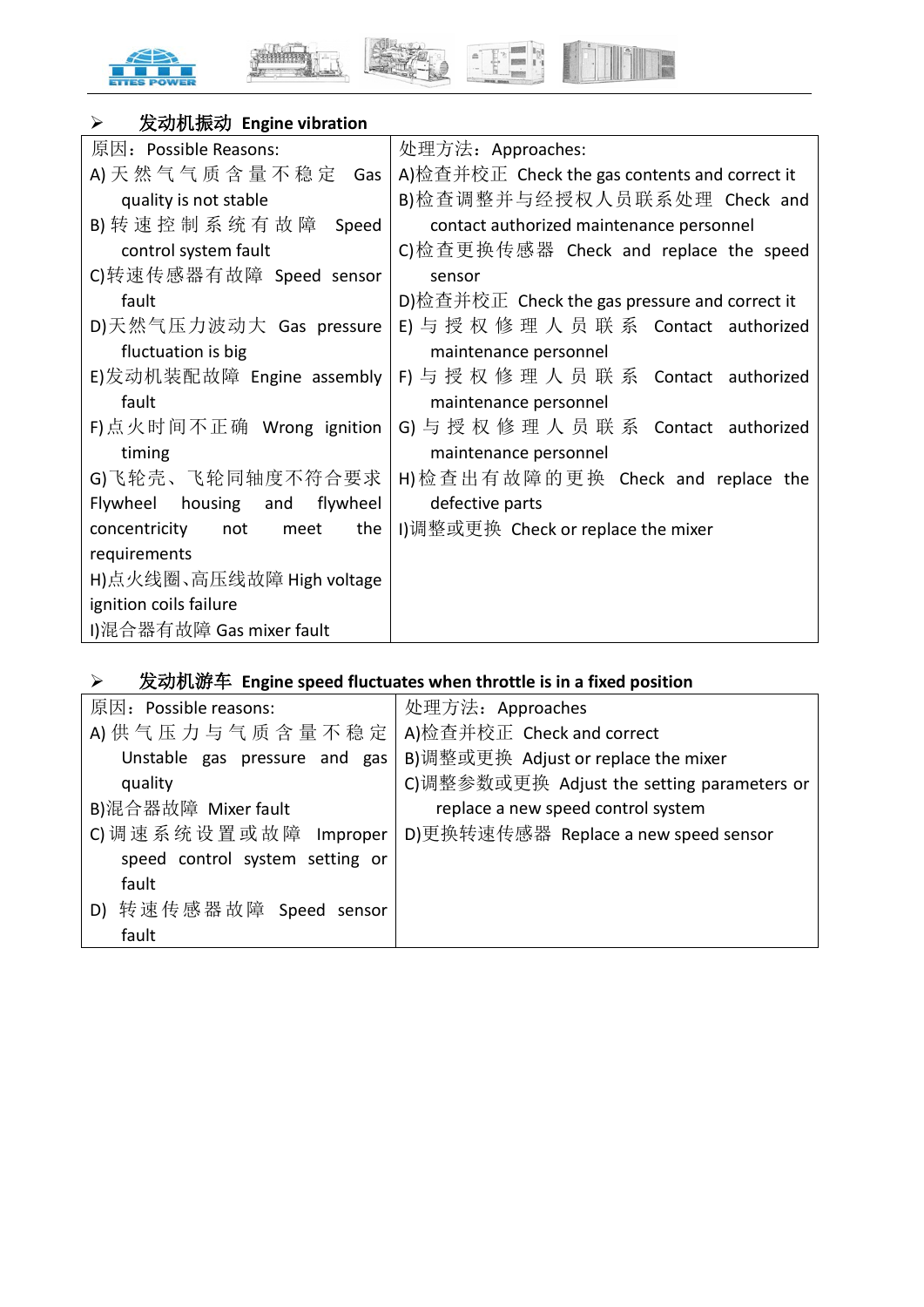

# 活塞、活塞环、轴承和轴颈磨损、缸套磨损 **Pistons, piston rings , bearings and journal wear , cylinder liner wear**

| 原因: Possible reasons:                 | 处理方法: Approaches:                                         |
|---------------------------------------|-----------------------------------------------------------|
|                                       | A)空气滤清器和涡轮增压器之间漏气   A)如果必要, 更换零件。确保空气滤清器和涡轮               |
| between the air filter<br>and<br>Leak | 增压器之间不会漏气 Replace the spare parts if                      |
| turbocharger                          | necessary. Ensure that no leakage between the air         |
| B) 天然气中含硫量太高 High sulfur              | filter and turbocharger                                   |
| content in natural gas                | B、检查天然气中的含硫量。最高含硫量不超过                                     |
|                                       | 200 毫克/m <sup>3</sup> Check the sulfur content of natural |
|                                       | gas. Maximum sulfur content should not exceed             |
|                                       | 200 mg / $m^3$                                            |

# 曲轴箱气压过高 **Crankcase pressure is too high**

| 原因: Possible reasons:      | 处理方法: Approaches:                             |
|----------------------------|-----------------------------------------------|
| A)通气管阻塞 Vent pipe blocked  | A)检查通气管是否阻塞 Check whether vent                |
| B)缸套磨损 Cylinder liner wear | pipe is blocked                               |
| C)活塞环卡滞、磨损或折断 Piston ring  | B)见"活塞、活塞环、轴承和轴颈磨损" Please                    |
| stuck, worn or broken      | refer to "Pistons, piston rings, bearings and |
| D)气门杆和/或气门导管磨损 Valve stem  | journal wear"                                 |
| and/or valve guide wear    | C)见"活塞、活塞环、轴承和轴颈磨损" Please                    |
| E)活塞损坏 Piston damage       | refer to "Pistons, piston rings, bearings and |
|                            | journal wear"                                 |
|                            | D)更换气门和/或气门导管 Replace the valve               |
|                            | stem and/or valve guide                       |
|                            | E)见"活塞、活塞环、轴承和轴颈磨损" Please                    |
|                            | refer to "Pistons, piston rings, bearings and |
|                            | journal wear"                                 |

# 压缩压力低 **Low compression pressure**

| 原因: Possible reasons:          | 处理方法: Approaches:                         |
|--------------------------------|-------------------------------------------|
| A)空气滤清器或进气系统阻塞 Air filter      | A)清理进气系统/更换空气滤清器 clean air                |
| or intake system blocked       | intake system / change new air filter     |
| B)气门间隙不对 Wrong valve clearance | B) 检 查 / 调 整 气 门 间 隙 check/adjust valve   |
| C)配气正时不对 Wrong valve timing    | clearance                                 |
| D)气缸垫漏气 Cylinder gasket leak   | C)调整至规定数据 Adjust valve timing to right    |
| E)气门开闭不灵活 Valve opening and    | data                                      |
| closing is not flexible        | D)查看维修手册怎样测量平面度和更换气缸垫                     |
| F)缸套磨损 Cylinder liner wear     | Please refer to maintenance manual how to |
| G)气门和气门座之间漏气 Leak between      | measure flatness and replace the cylinder |
| the valve and valve seat       | head gasket                               |
| H)活塞环卡滞、磨损或折断 Piston ring      | E)清理、更换或重磨气门 Clean, replace or            |
| stuck, worn or broken          | re-grind the valve                        |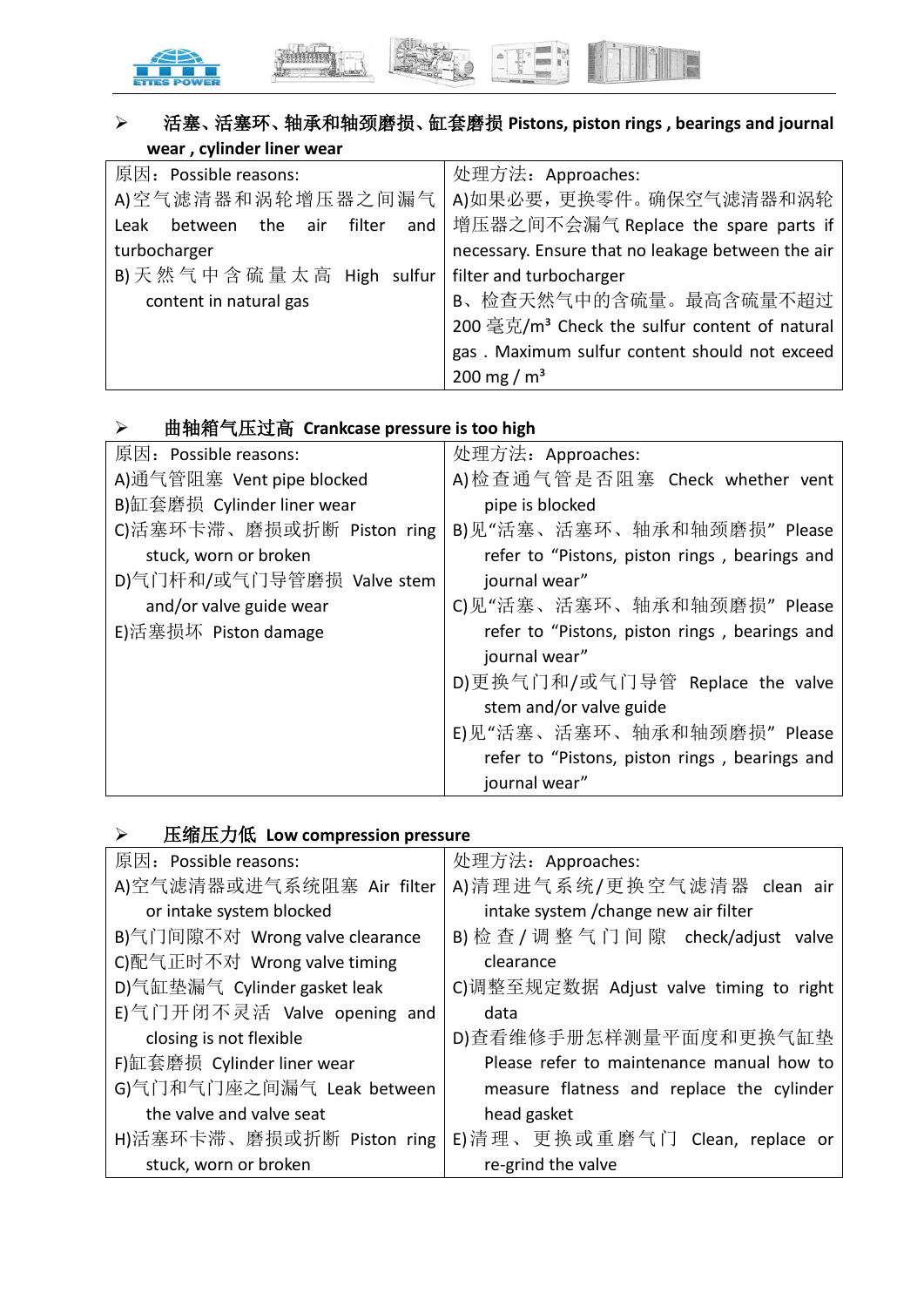

|                              | I)气门杆和/或气门导管磨损 Valve stem   F)见"活塞、活塞环、轴承和轴颈磨损" Please |
|------------------------------|--------------------------------------------------------|
| and/or valve guide wear      | refer to "Pistons, piston rings, bearings and          |
| J)气门弹簧折断 Valve spring broken | journal wear"                                          |
|                              | G)更换/重磨气门和气门座 Replace/regrind the                      |
|                              | valve and valve seat                                   |
|                              | H)更换活塞环 Replace piston ring                            |
|                              | 1)更换气门和气门导管 Replace the valve and                      |
|                              | valve guide                                            |
|                              | J)更换气门弹簧 Replace the valve spring                      |

# 发电机部分 **Alternator Troubleshooting Guide**

#### 机组运行时无电压输出 **When generator in running, no output voltage**

- 检查 AVR 之 K1-K2 接线是否正确及牢靠;Check whether K1-K2 wiring of AVR is correct and reliable;
- ▶ 检查天然气发电机组的转速; Check gas engine speed;
- ▶ 检查发电机的剩磁电压, 必要时充磁; Check the remanence voltage of the alternator and, if necessary, magnetized the alternator;
- ▶ 按励磁分离试验法的步骤检查发电机和 AVR。Check Alternator and AVR by excitation separation test method.

#### 机组输出电压不稳定 **Generator output voltage is unstable**

- ▶ 检查机组的转速是否稳定; Check engine speed is stable or not;
- ▶ 检查稳定性的设置是否正确。Check the stability setting is correct or not.

#### 输出电压过高 **Generator output voltage too high**

- ▶ 检查机组的转速是否过高; Check whether engine speed is too high;
- **▷** 检查机组所带负载是否为容性负载(功率因数超前)。Check whether generator's load is capacitive loads or not (power factor lead).

#### 空载时电压过低 **No-load with low voltage**

- ▶ 检查机组的转速是否过低; Check whether engine speed is too slow;
- 检查 AVR 之 K1-K2 接线或外接手动微调是否连接完好。Check the K1-K2 of AVR wiring or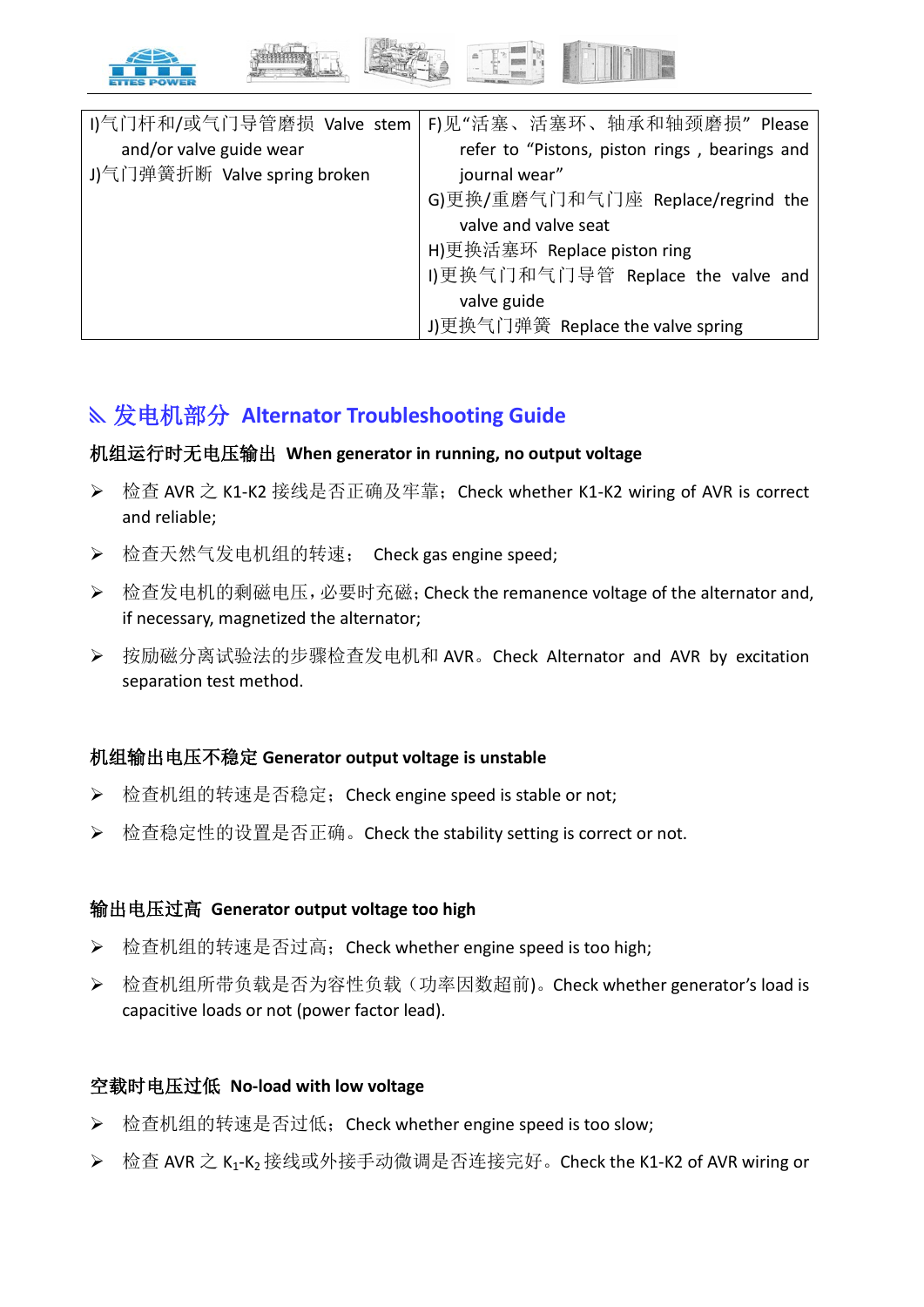

check whether external manual fine-tuning is properly connected or not.

#### 带载时电压过低 **Voltage too low when generator under load**

- ▶ 检查机组的转速是否正常; Check whether engine's speed is normal;
- ▶ 检查 AVR 之 UFRO 设定是否正确;Check whether the UFRO setting of AVR is correct;
- ▶ 按励磁分离试验法的步骤检查发电机 AVR 是否正常; Check AVR by excitation separation test method;
- 旋转二极管损坏。Rotating diode is damaged.

# 电控部分 **Electrical Control Troubleshooting Guide**

# 当按下启动按键 时,机组不启动 **When you press the start button , the generator does not start**

- ▶ 检查电源开关的连接是否良好 Check whether the power switch connection is good;
- 检查有否故障指示,必要时修复故障,并将对应故障信息复位 Check for any fault indications and, if necessary, repair the fault, and finally you should reset all these fault info;
- 检查电池电压,如电压太低,则需对电池重新充电到满,如电压值正常,则需按图纸 逐步检查电压信号是否被正确送到所有控制环节,如油门电磁阀和启动马达等 Check the battery voltage, if the voltage is too low, you need to recharge the battery to full; if the voltage values is normal, you need to check whether the voltage signal is correctly sent to all control parts, such as the throttle solenoid valve, starting motor, etc.;
- ▶ 检查紧急停机按钮是否已放松 Check whether the emergency stop button has been relaxed.

# 当**"START"**信号正确输入,但手动**/**自动均无法启动 **When the "START" signal is entered correctly , but in manual/automatic modes were unable to start**

- 检查紧急停机按钮是否已放松 Check whether the emergency stop button has been relaxed 检查控制器电源是否正常 Check whether the controller power supply is normal
- ▶ 检查有否故障指示, 必要时修复故障, 并将对应故障信息复位 Check for any fault indications and, if necessary, repair the fault, and reset the fault information;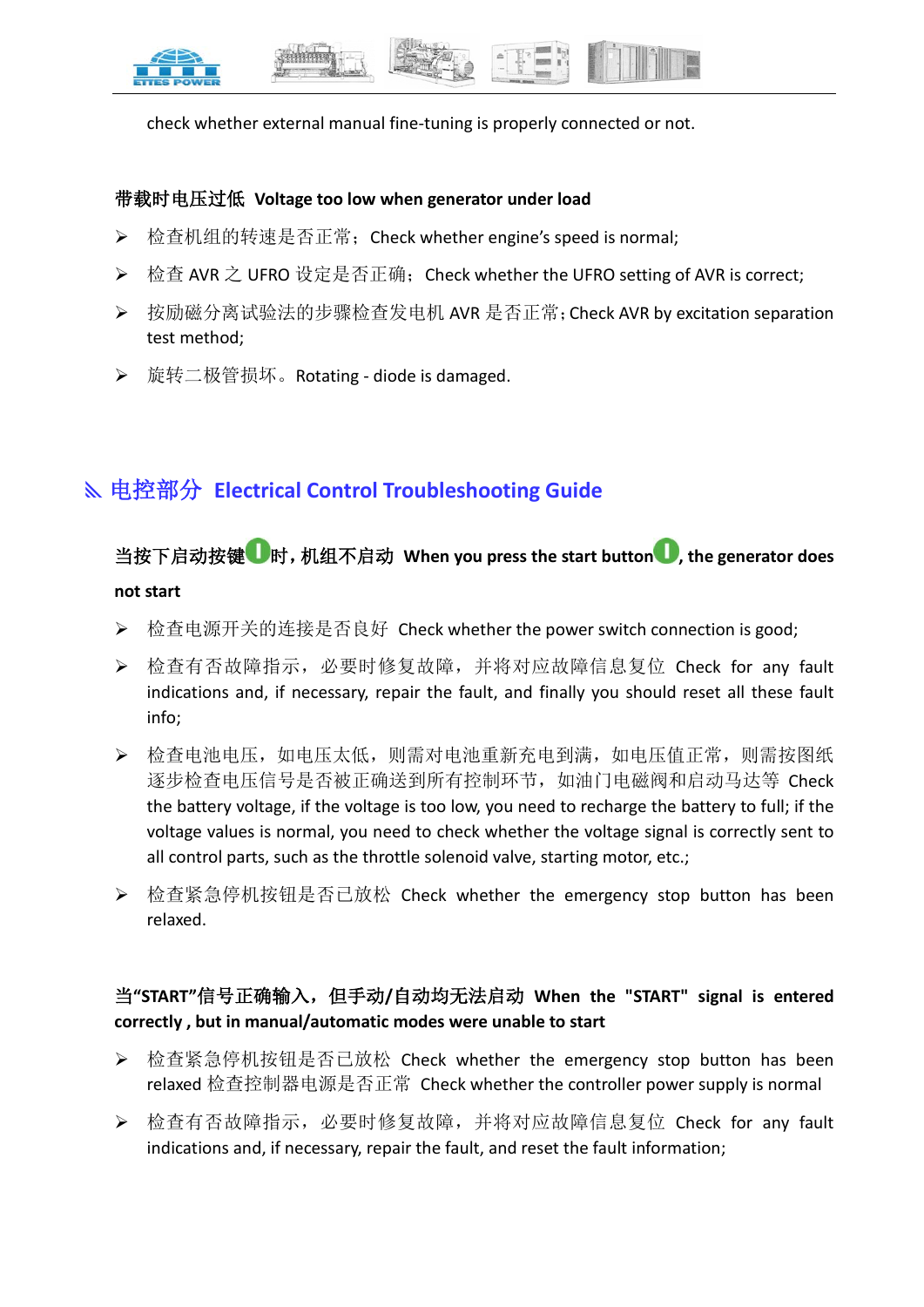

- 检查电池电压,如电压太低,则需对电池重新充电到满,如电压值正常,则需按图纸 逐步检查电压信号是否被正确送到所有控制环节,如油门电磁阀和启动马达等 Check the battery voltage, if the voltage is too low, you need to recharge the battery to full; if the voltage values is normal, you need to check whether the voltage signal is correctly sent to all control parts, such as the throttle solenoid valve, starting motor, etc.;
- ▶ 如电控部分所有外联线没有问题,则应更换相应电控单 If all external wiring connections of electrical control parts are good, you should replace the corresponding electronic control unit.

## 高水温故障报警**/**停机 **High temperature fault alarm /shutdown**

- **▶ 检查机组是否过载 Check whether the generator is overload;**
- ▶ 检查散热器是否堵塞 Check whether the radiator is blocked;
- ▶ 检查风扇皮带的松紧度 Check the fan belt tightness;
- ▶ 待机组完全冷却后, 检查冷却水的水位是否足够 After the generator is completely cooled, check whether the water level in the cooling water is adequate;
- ▶ 检查水温传感器是否损坏 Check whether the water temperature sensor is damaged:
- 对 9902 电控系统,检查高水温报警/停机的设定限值是否正确合理 For 9902 electronic control system, check whether the high temperature alarm/shutdown set value limit is reasonable and correct;
- **▶ 检查节温阀能否正确打开 Check whether the thermostat valve opens correctly;**
- 检查水泵与水箱间的间隙是否正确 Check the gap between the pump and the tank is correct or not;
- 确认机房内温度不高出 40 ℃ Confirm the generator room temperature is not higher than  $40^\circ$ . $\degree$ C

## 低油压故障报警**/**停机 **Low oil pressure fault alarm /shutdown**

- ▶ 检查机油油位 Check oil level
- **▷** 检查机油品质及粘度 Check engine oil quality and viscosity
- ▶ 检查机油温度 Check engine oil temperature
- ▶ 检查油压传感器是否损坏 Check whether the oil pressure sensor is damaged
- ▶ 对 9902 电控系统,检查低油压报警/停机的设定限值是否正确合理 For 9902 electronic control system, check whether the low oil pressure alarm/shutdown set value limit is reasonable and correct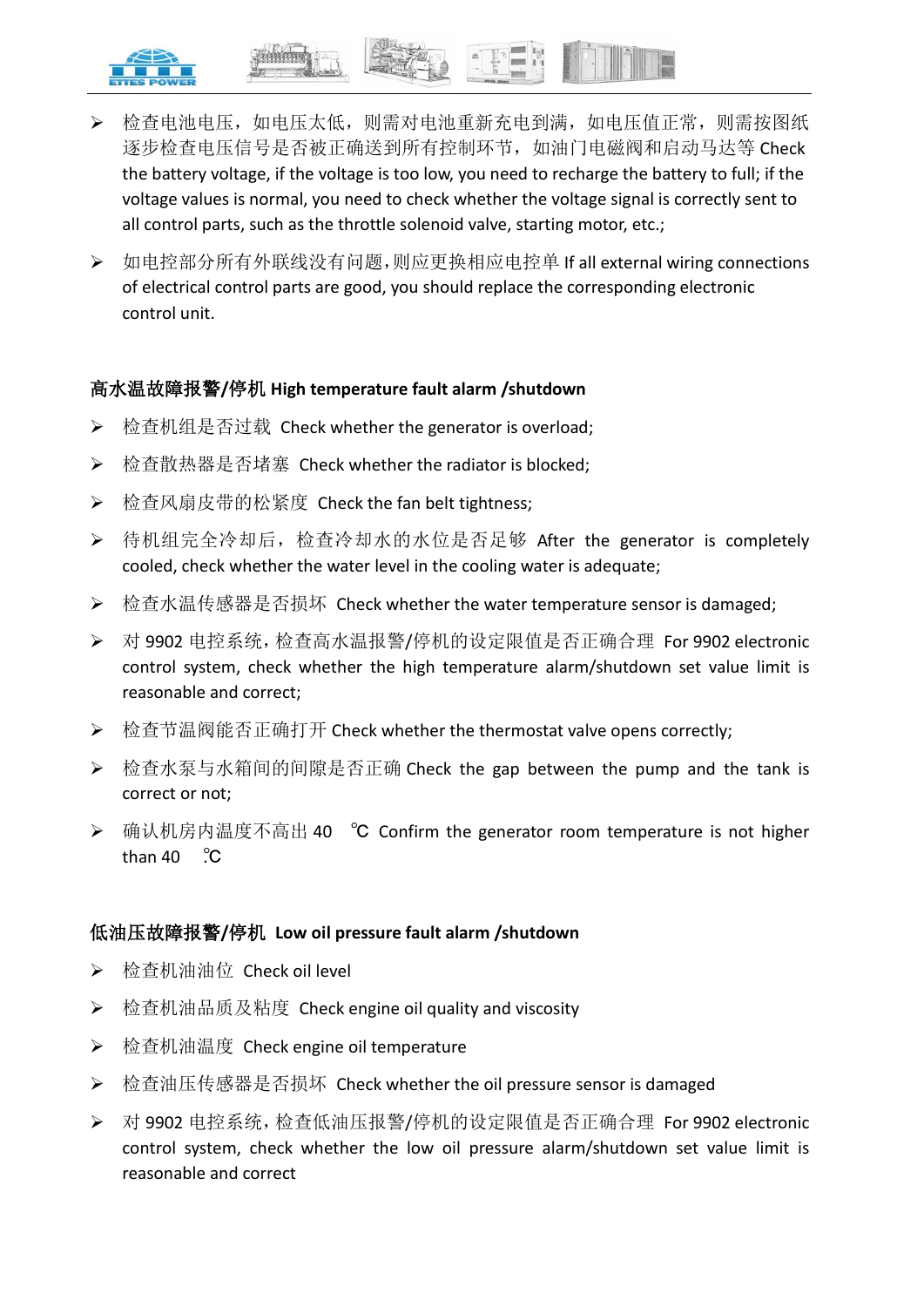

检查机油滤清器及油路是否被堵塞 Check whether oil filter and oilway is clogged.

#### 超速故障停机 **Generator shutdown caused by overspeed**

- ▶ 检查转速仪表指示有无异常 Check whether the speed meter is normal;
- 对机械式调速机构,检查油门拉杆是否灵活,并确保正确调节 For generator with mechanical governor, check in a right way to see whether the throttle lever is flexible;
- 对电子式调速系统,检查油门拉杆是否灵活,检查执行机构是否正确动作,并确保 EPG 正确调节 For generator with electronic governor, check whether the throttle lever is flexible and whether the actuator operates in a right way, also you should ensure proper EPG adjustment;
- 重新校正和调节超速保护限值 Recalibrate and re-adjust the over-speed protection limit value;
- 对 9902 电控系统,检查超速保护停机的设定限值是否正确合理 For 9902 electronic control system, check whether overspeed protection shutdown limit value is reasonable;
- ▶ 故障排除后,将控制屏上的报警信号复位 After troubleshooting, the control alarm signal should be reset.

#### 电压高报警 **High voltage alarm**

- **▶** 测量机组输出电压的实际值 Measure the generator's output voltage actual value;
- ▶ 确认显示仪表没有偏差 Confirm the display instrument is normal;
- ▶ 如电压实际偏高, 则可按步骤详细检查及重新调整 AVR If the actual output voltage is high, you can check and readjust the AVR;
- ▶ 确认负载性质为非容性, 功率因数没有超前 Confirm that the load is non- capacitive load, and the power factor not advance;
- **▶ 确认机组转速/频率正常 Confirm whether generator's speed / frequency is normal;**
- > 如电压实值正常, 可检查电压显示的电路部分是否正确 If the voltage real value is normal, check whether the voltage display circuit is correct;
- 对 9902 电控系统,检查电压高报警的设定限值是否正确合理 For 9902 electronic control system, check whether the voltage alarm set value limit is reasonable and correct.

#### 电压低报警 **Low-voltage alarm**

▶ 测量机组输出电压的实际值 Measure the generator's output voltage actual value;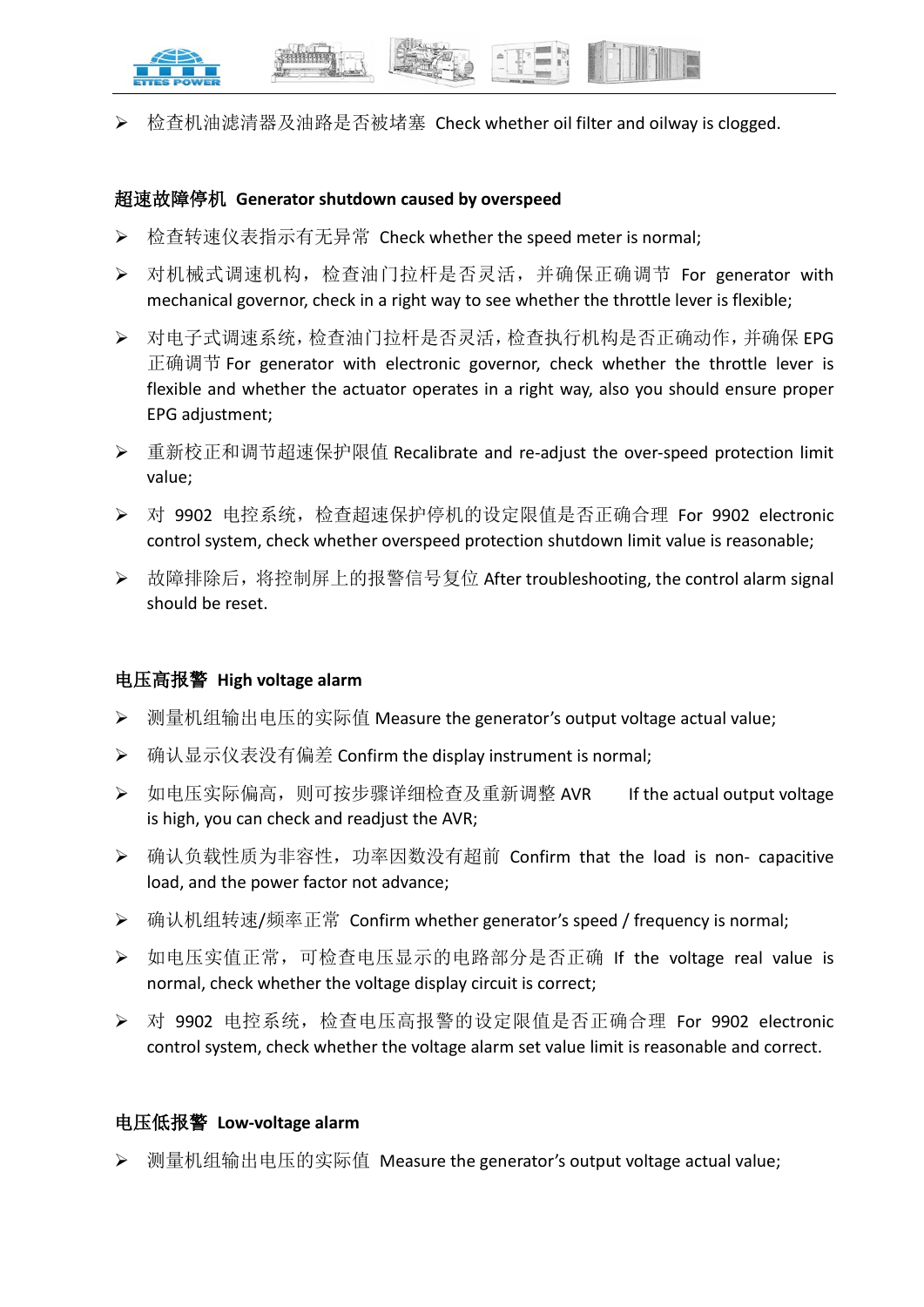

- **▶** 确认显示仪表没有偏差 Confirm the display instrument is normal;
- ▶ 如电压实际偏低, 则可按步骤详细检查及重新调整 AVR If the actual output voltage is low, you can check and readjust the AVR;
- **▶ 确认机组转速/频率正常 Confirm whether generator's speed / frequency is normal;**
- ▶ 如电压实值正常, 可检查电压显示的电路部分是否正确 If the voltage real value is normal, check whether the voltage display circuit is correct;
- 重点检查发电机终端盒后壁上的三个熔丝是否正常及连接牢靠 Focus your attention to check whether the 3 fuses on the rear wall of alternator terminal box is properly and securely connected;
- ▶ 确认三相电压值没有较大偏差 Confirm there is no significant variances for three phase voltage value;
- **▶** 确认没有缺相现象 Verify there is no phase missing;
- **▷** 确认当发生报警时, 负载变化幅度不大 Confirm when the alarm occurs, the load fluctuation is not big;
- **▶** 确认机组没有超负载运行 Confirm that the generator is not overloaded;
- 对 9902 电控系统,检查电压高低报警的设定限值是否正确合理 For 9902 electronic control system, check whether the voltage alarm set value limit is reasonable and correct.

#### 机组不能带载 **Generators cannot load**

- ▶ 检查电压是否正常 Check whether the voltage is normal;
- ▶ 检查负载性质,确认没有超载及功率因数超前现象 Check the nature of the load, make sure that there is no overloading and power factor lead;
- 确认空气开关手柄向上及各项设定正确合理 Confirm air switch handle up and all settings are correct and reasonable;
- ▶ 对于配套了 ATS 的用户, 应重点检查 ATS 及相关部分 For generators with ATS, you should focus on examination of ATS and relevant parts;
- ▶ 检查 ATS 控制转换的所有接线,并确保无误 Check all ATS control conversion wiring and be sure that they are rightly connected;
- ▶ 确认 ATS 转换控制开关没有在"MAINS"位置 Confirm that the ATS control switch is not in " MAINS " position;
- ▶ 当 ATS 转换控制开关在"AUTO"位置时, 确认所接入市电没有正常电压 When the ATS control switch in the " AUTO " position, confirm that no normal voltage from the mains;
- **▷** 确认机组电力正确引入 ATS 之机组端 Verify that the generator power is correctly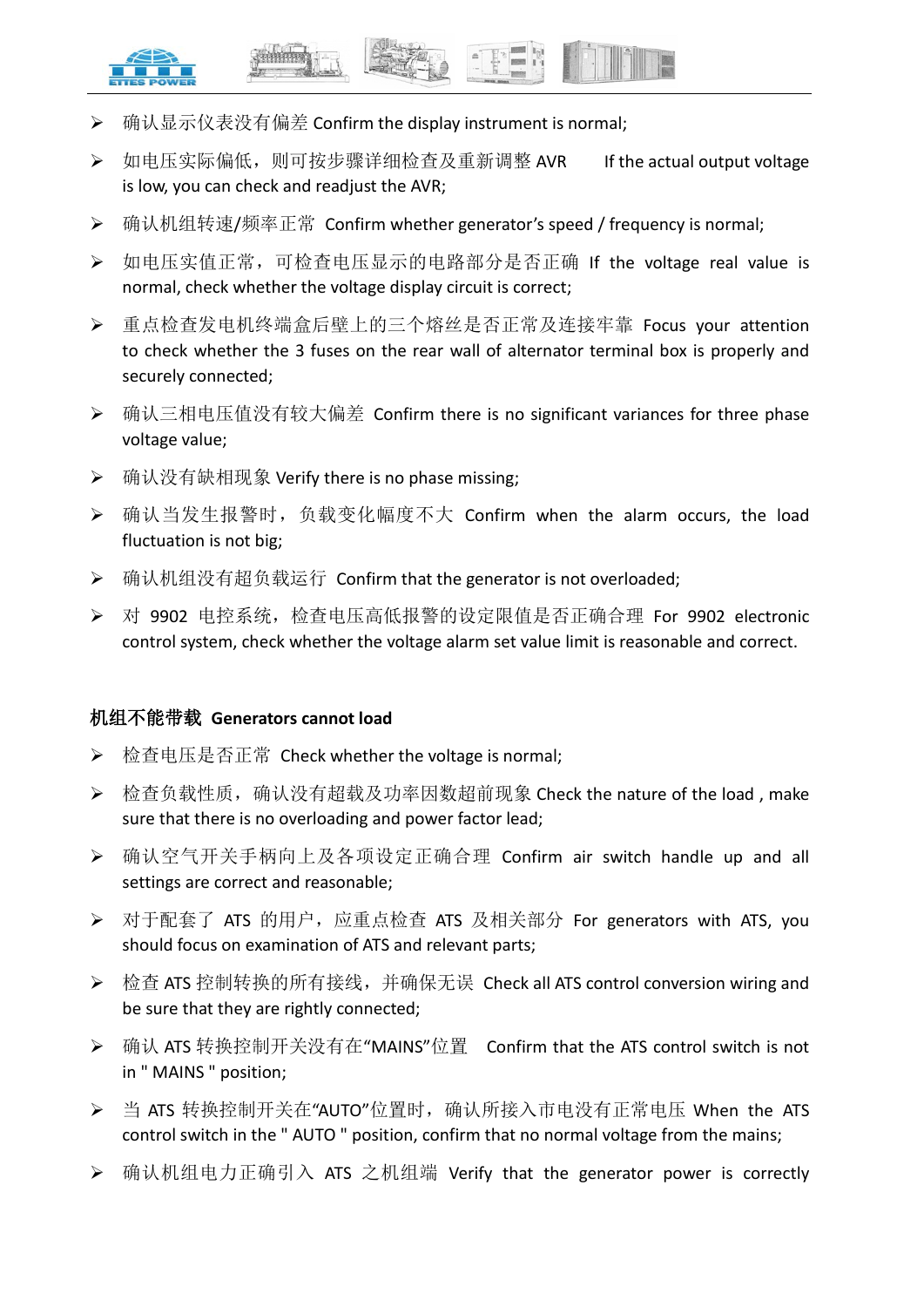



introduced to generator end of ATS;

▶ 确认 ATS 之主交流接触器操纵灵活, 无卡死现象 Confirm that the primary AC contactor of ATS can be flexibly handled, no phenomenon of stuck.

#### 不能手动停机 **Generator manual shutdown failure**

- ▶ 检查钥匙开关和控制开关的位置是否正确 Check whether the key switch and control switch position is correct;
- ▶ 确认电气控制部分全部正常 Make sure that the electrical control parts are all normal;
- ▶ 检查零压电磁阀是否正常(不能关断),必要时更换 Check whether zero pressure solenoid valve is normal ( not turned off) , and replace it if necessary;
- ▶ 对电子调速系统机组,确认电调 ECU 各项设定正确合理 For generators with electronic speed control systems, confirm that the settings of ESC ECU are reasonable;
- **▷** 对于 9902, 确认机组是在手动模式下运行 For 9902, confirm that the generator is running in manual mode;
- 检查确认机组控制工作是否正常,必要时更换 Check whether generator's control units are working properly, and replace them if necessary.

## 自动模式下,机组无法实现自动停机 **Generator shutdown failure in Auto mode**

- 确认市电完全恢复正常 Make sure that the power from mains completely back to normal;
- **→** 确认无市电感应器已动作 Confirm that no electricity sensor has been activated;
- ▶ 确认机组的自动停机延时已计完 Make sure the generator's automatic shutdown delay has been counted out;
- ▶ 检查零压电磁阀是否正常(不能关断),必要时更换 Check whether zero pressure solenoid valve is normal ( not turned off) , and replace it if necessary;
- ▶ 对电子调速系统机组, 确认电调 ECU 各项设定正确合理 For generators with electronic speed control systems, confirm that the settings of ESC ECU are reasonable;
- 检查确认机组控制工作是否正常,必要时更换 Check whether generator's control units are working properly, and replace them if necessary.

## 不能实现远程监控 **Remote monitor failure**

▶ 确认监控软件已正确安装进远程 PC confirm whether monitoring software is